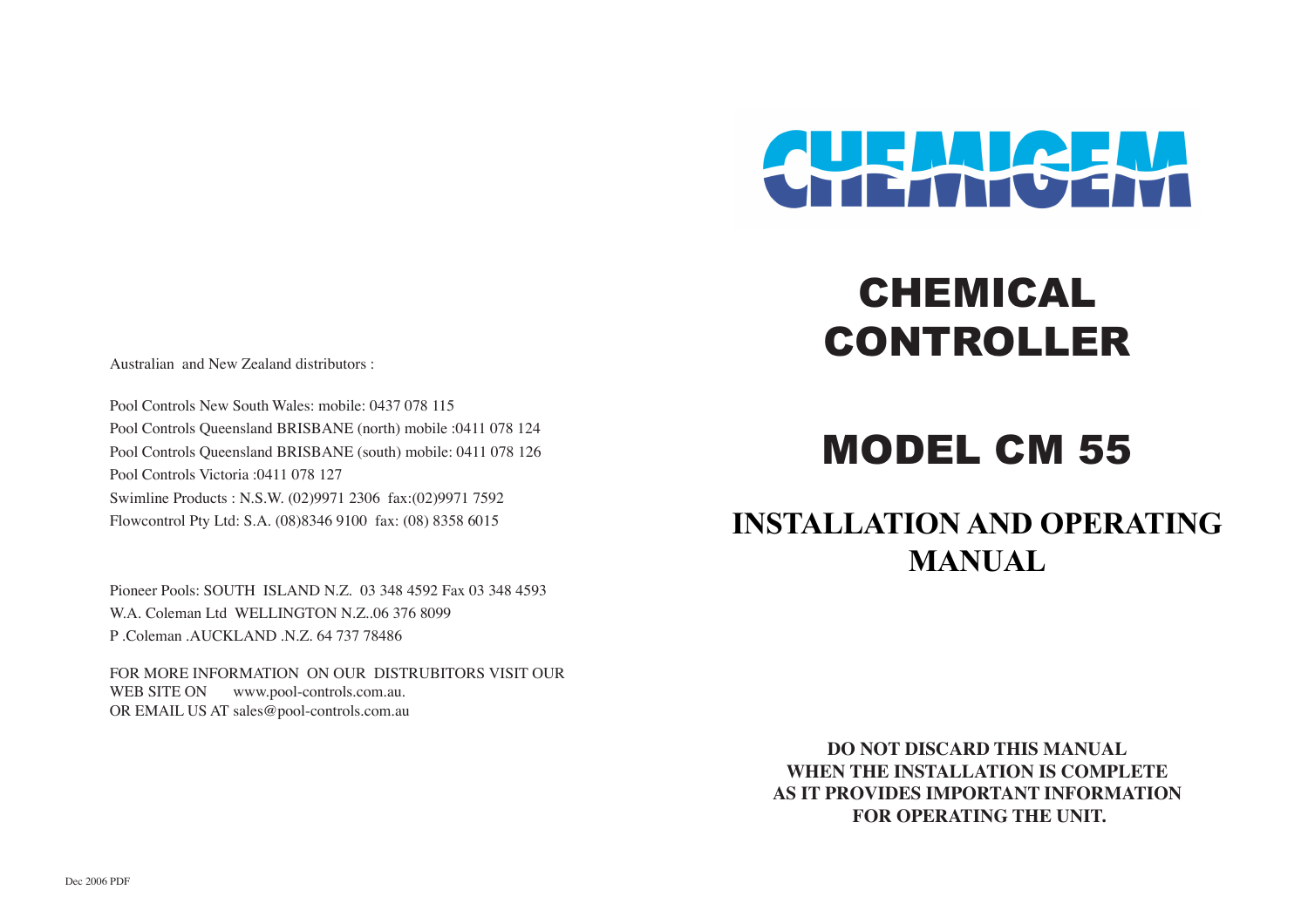#### **NOTES**

### $\overline{1}$ **CONTENTS**

| PAGF |  |
|------|--|
|      |  |
|      |  |

#### **PREPARATION**

#### **INSTALLATION**

| Installation Diagrams |  |
|-----------------------|--|
|                       |  |
|                       |  |
|                       |  |
|                       |  |
|                       |  |
|                       |  |
|                       |  |

#### **OPERATION**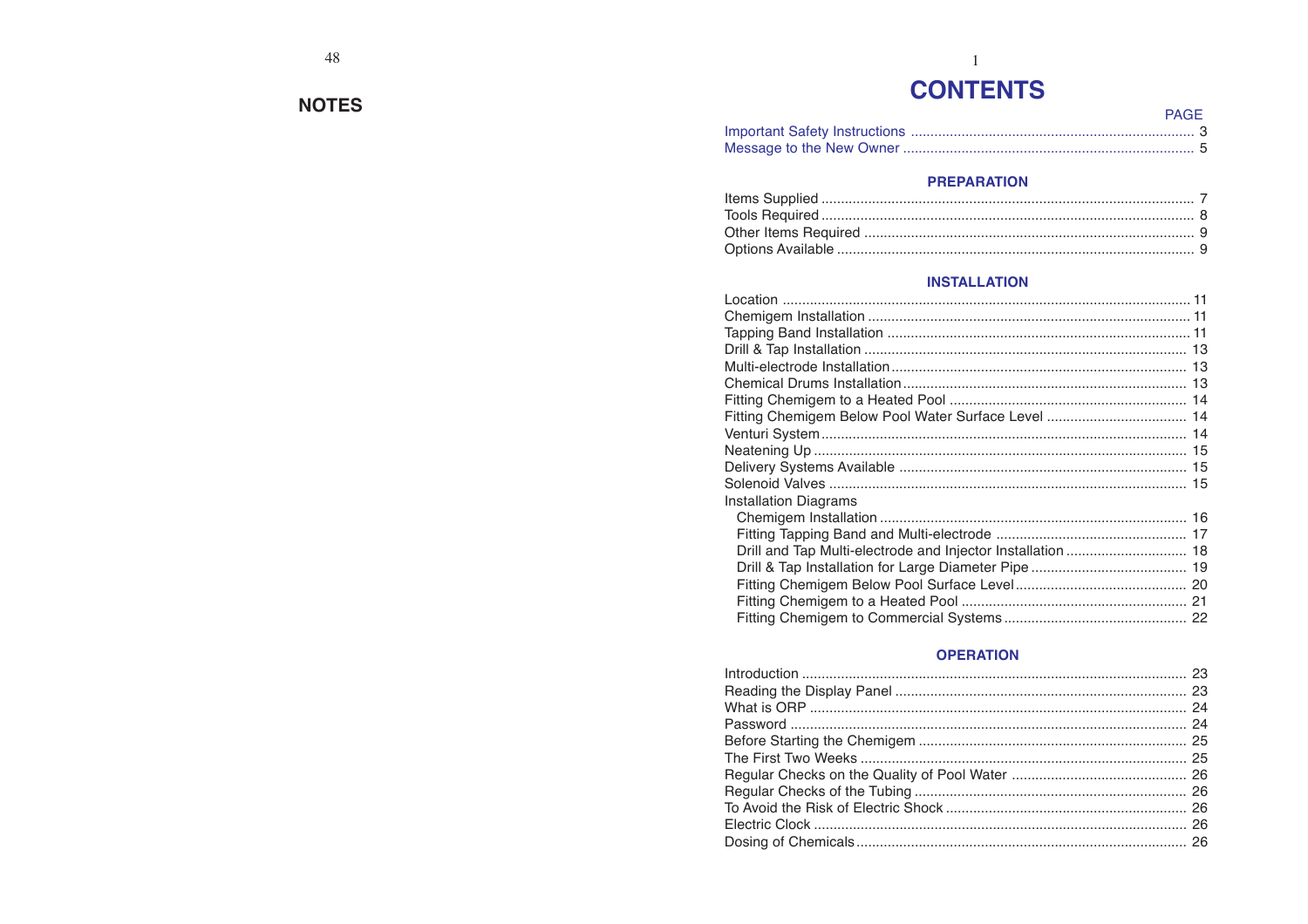#### **KEYPADS**

| 1:   |                                                             | 27 |  |  |
|------|-------------------------------------------------------------|----|--|--|
| 283: |                                                             |    |  |  |
| 4:   |                                                             |    |  |  |
| 5:   |                                                             |    |  |  |
| 6:   |                                                             |    |  |  |
| 7&8: | "Automatically Increase & Decrease Pool Acid Set Levels" 28 |    |  |  |
| 980: | "Automatically Increase & Decrease Chlorine Set Levels" 29  |    |  |  |
| A:   |                                                             |    |  |  |
| B:   |                                                             |    |  |  |
|      |                                                             |    |  |  |
|      |                                                             |    |  |  |
|      |                                                             |    |  |  |
|      |                                                             |    |  |  |
|      |                                                             |    |  |  |
|      |                                                             |    |  |  |
|      |                                                             |    |  |  |
|      |                                                             |    |  |  |

#### **POOL PUMP TIMER**

| <b>ALARMS</b> |  |
|---------------|--|
|               |  |
|               |  |
|               |  |
|               |  |

#### **CHEMICALS**

| <b>PROBLEM SOLVING</b>                     |            |
|--------------------------------------------|------------|
|                                            |            |
|                                            |            |
|                                            |            |
|                                            |            |
|                                            |            |
|                                            |            |
| $C$ a management of $M$ and $\mathbb{R}$ . | $\sqrt{2}$ |

#### **NOTES**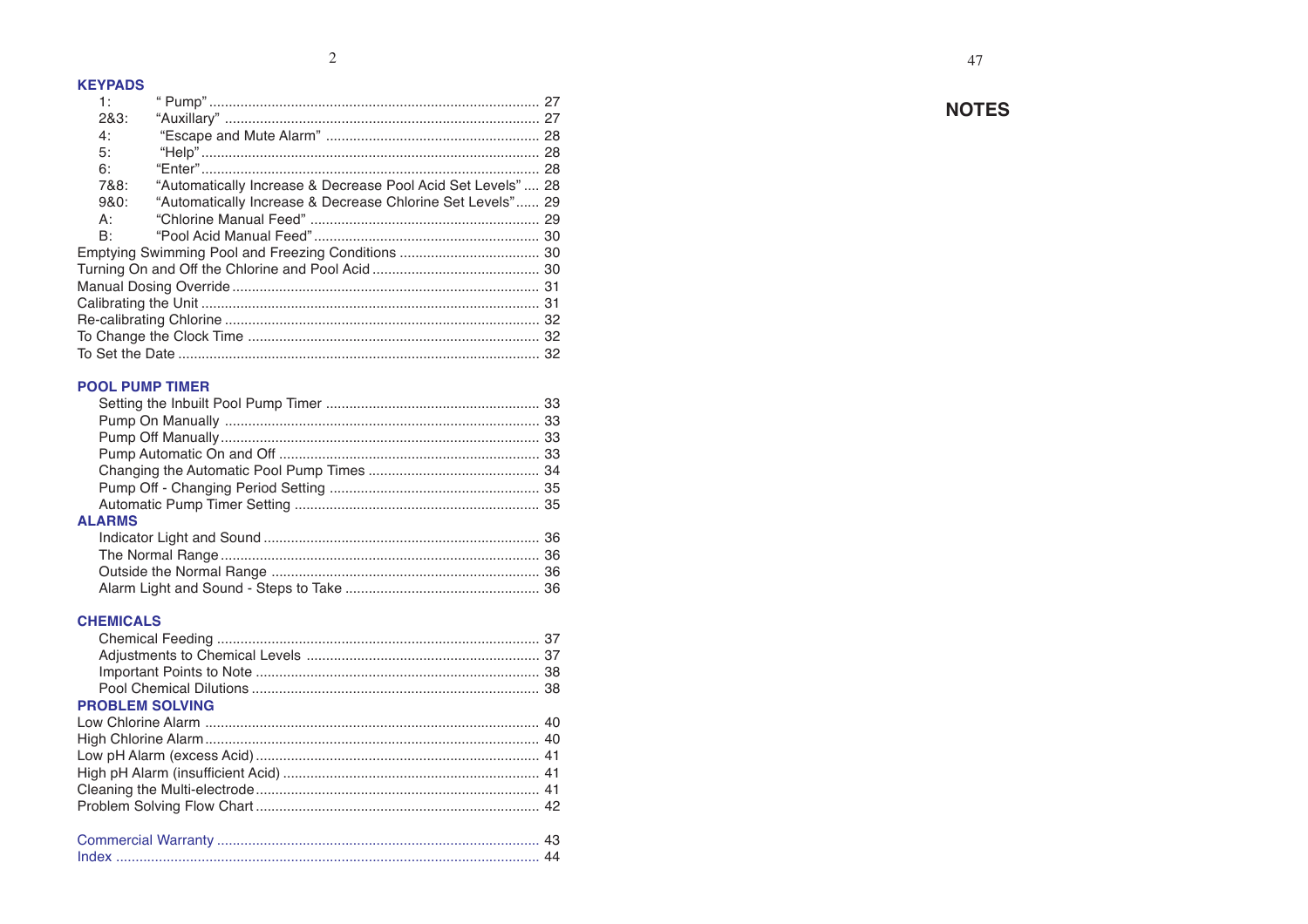| Pool Water             |  |
|------------------------|--|
|                        |  |
|                        |  |
| Problem Solving        |  |
|                        |  |
|                        |  |
|                        |  |
|                        |  |
|                        |  |
|                        |  |
|                        |  |
|                        |  |
| <b>Solenoid Valves</b> |  |
|                        |  |
|                        |  |
|                        |  |
|                        |  |
| <b>Tapping Band</b>    |  |
|                        |  |
|                        |  |
|                        |  |
|                        |  |
|                        |  |
|                        |  |
|                        |  |
|                        |  |
|                        |  |
|                        |  |
|                        |  |
|                        |  |
|                        |  |

### IMPORTANT SAFETY INSTRUCTIONS

#### *CAREFULLY READ THE ENTIRE CONTENTS OF THIS MANUAL*

#### CAREFULLY READ THE FOLLOWING POINTS BEFORE INSTALLING THE CM 55 CHEMICAL CONTROLLER

#### **WARNING It is important that the Chemigem is installed and operated in accordance with the instructions provided in this manual.**

**WARNING** To reduce the risk of injury, do not permit children to use this unit unless they are closely supervised at all times.

**WARNING** To reduce the risk of electric shock, replace damaged cord immediately.

**WARNING** To reduce the risk of electric shock, do not use extension cord to connect unit to electric supply; provide a properly located outlet.

**WARNING** There is the risk of electric shock. Ensure all connections from the Chemigem to the electricity supply are made in accordance with local safety codes.

**WARNING** Do not bury any electricity supply cords unless strictly following local safety codes. Locate all cords, wires and tubes away from places where they may become damaged by garden equipment.

**WARNING** The Chemigem contains microprocessors that may be disturbed by the operation of electrical devices within a 6 metre radius.

**WARNING** The Chemigem must be connected so that it only operates when the pool pump is running, otherwise incorrect pool water readings will occur and concentrated chemicals may flow into the pool water pipes and/or the chemical drums, where they can mix and produce poisonous Chlorine gas.

**WARNING** Before operating the Chemigem, bring the pool water chemical levels to within the ranges given in this manual, but pay attention to the specific requirements of the pool builder.

**WARNING** To ensure the desired chemical levels are being maintained, check the pool water with a good quality test kit. This should be performed daily for the first two weeks and on a regular basis thereafter.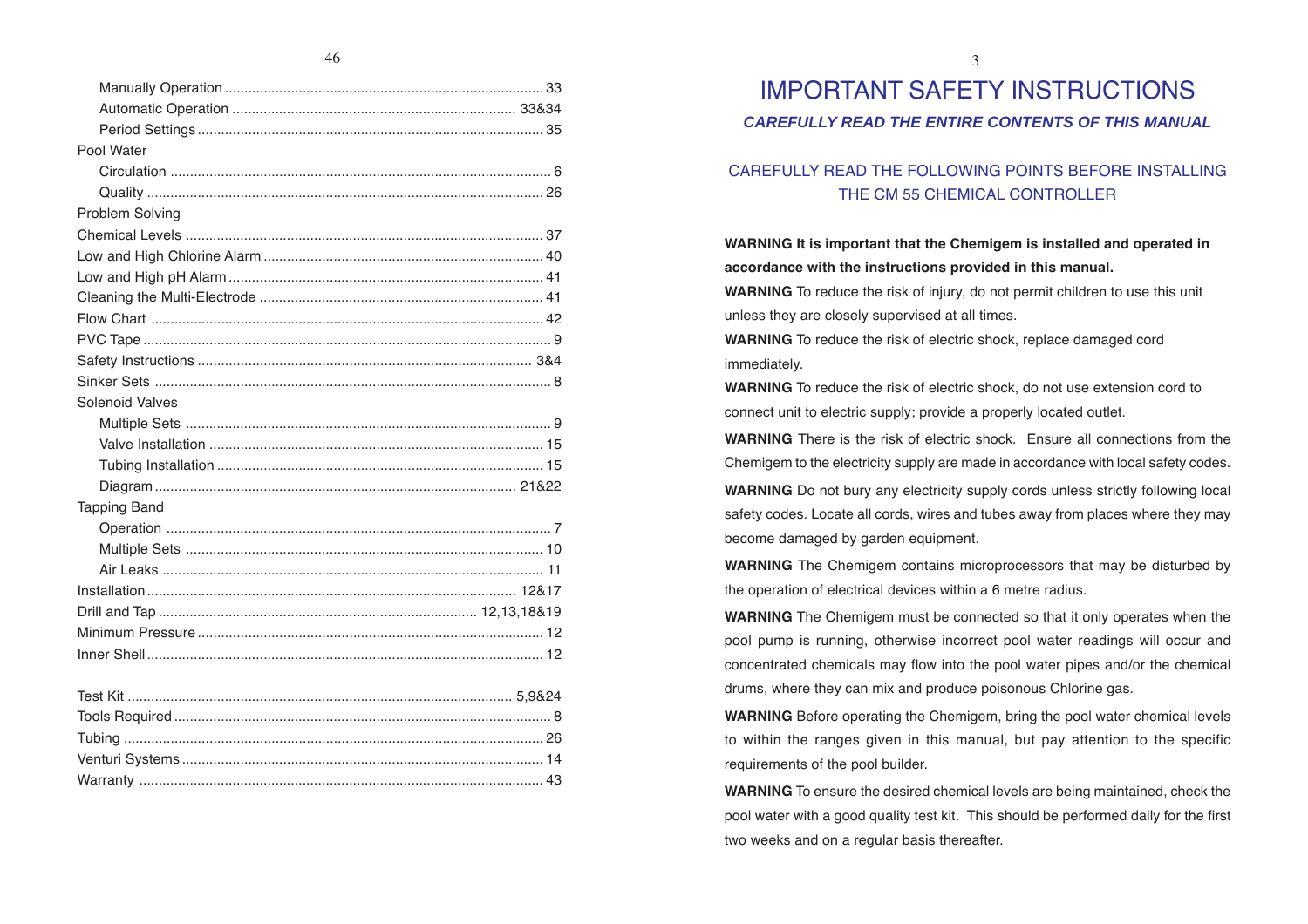**WARNING** Always take water samples from a point near the skimmer box, for this is where the water is completely mixed, giving the most accurate readings. Never take water samples near the pool returns ("eye-balls") where the Chemigem may have freshly dosed the pool water.

**WARNING** It is very important that the reagents in the test kit are well within their use-by date, otherwise false readings may result. If in doubt, take a water sample to a pool shop for testing.

**WARNING** Chemicals must be carefully diluted according to the size of the pool or spa. Always add the concentrated chemical to the water and never add the water to the concentrated chemical. Some chemicals react violently with water and can splash into face and eyes**.**

Always wear protective face-shield and gloves for such operations. Fully observe all the chemical manufacturer's safety instructions when handling pool chemicals. **WARNING** Ensure the chemical supplies (liquid Chlorine and pool Acid) are kept in visually different containers to avoid wrong connection. Use colour or size differences or both. When these two concentrated chemicals are mixed together out of the pool water, poisonous gas is produced.

**WARNING** A qualified electrician must affix the electrical outlet (housing the power to the pool) and, if required, to hard-wire the unit to the power source. **WARNING** If it is decided to turn off the Chemigem audible alarm for any reason, the unit will no longer have that warning capability and the pool owner will have to rely on their own ability to monitor the indicator lights on the face of the unit to verify that the Chlorine and pH levels are within acceptable limits.

### *SAVE THESE SAFETY INSTRUCTIONS*

| Multi-electrode          |  |
|--------------------------|--|
|                          |  |
|                          |  |
|                          |  |
|                          |  |
| <b>Options Available</b> |  |
|                          |  |
|                          |  |
|                          |  |
|                          |  |
|                          |  |
|                          |  |
|                          |  |
|                          |  |
|                          |  |
| Pool Pump                |  |
|                          |  |
|                          |  |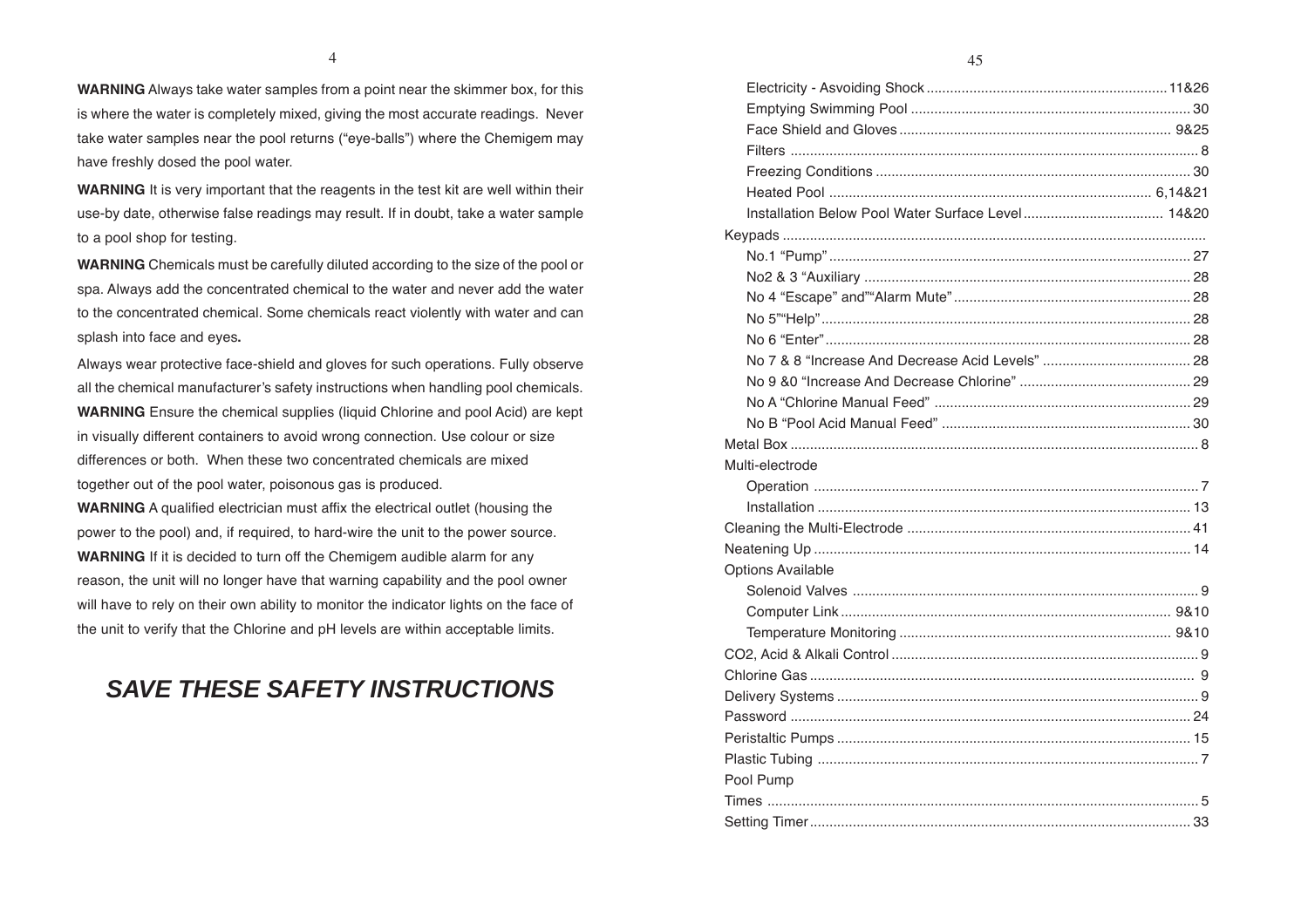#### **INDEX**

Alarms

| Chemicals     |  |
|---------------|--|
|               |  |
|               |  |
|               |  |
|               |  |
|               |  |
|               |  |
|               |  |
|               |  |
|               |  |
| Chemigem DM55 |  |
|               |  |
|               |  |
|               |  |
|               |  |
|               |  |
|               |  |
|               |  |
|               |  |
|               |  |
|               |  |
|               |  |
|               |  |
|               |  |
|               |  |
|               |  |
|               |  |
|               |  |
|               |  |
|               |  |
|               |  |

# **MESSAGE TO THE NEW OWNER**

### *Congratulations on your purchase of a CM55 Chemigem Commercial Chemical Controller*

#### **Prior to Installation and Operation**

**It is important that a full water test is carried out with a good quality test kit and that the pool water is correctly balanced prior to the installation and operation of the Chemigem.**

The pool builder often includes the first amounts of chemicals. These are estimated and sometimes require adjustment.

### **Chemigem Operation**

The unit is one of the most advanced pool chemistry controllers of its kind and provides a degree of chemical consistency that cannot in all practicality be achieved by manual testing and dosing.

It is important that it is installed and operated in accordance with the instructions provided in this manual.

The Chemigem is designed to automatically assist in keeping the levels of Chlorine and pH correctly balanced in swimming pools and spas and can cope with extreme variations in bather load that is experienced in commercial pools.

The unit continuously monitors and adjusts pH and Chlorine levels while the pool pump is running, as and when required.

Stable controlling of the Chlorine and pH levels of the pool water should be achieved during the first two weeks of operation. During this period, check the level of Chlorine, Total Alkalinity and pH regularly with a good quality test kit to confirm that the unit is keeping to the desired levels (Refer to pages 25&37).

The chemical levels are set by the keypads. Once the correct positions have been set for the pool water they should remain constant and do not have be changed from season to season (however in winter the pool pump running times can be reduced)

The unit has been factory-set to achieve 650 millivolts Chlorine (ORP) and 7.7pH as the preferred levels for Chlorine and pH respectively. (Refer to page 23)

### **Electronic Clock**

The in-built electronic clock requires setting to your local time. (Refer to page 32)

### **Pool Pump Times**

The factory-set pool pump times are referred to on page 33. To change pumping times or to turn the timer off refer to pages 33 to 35.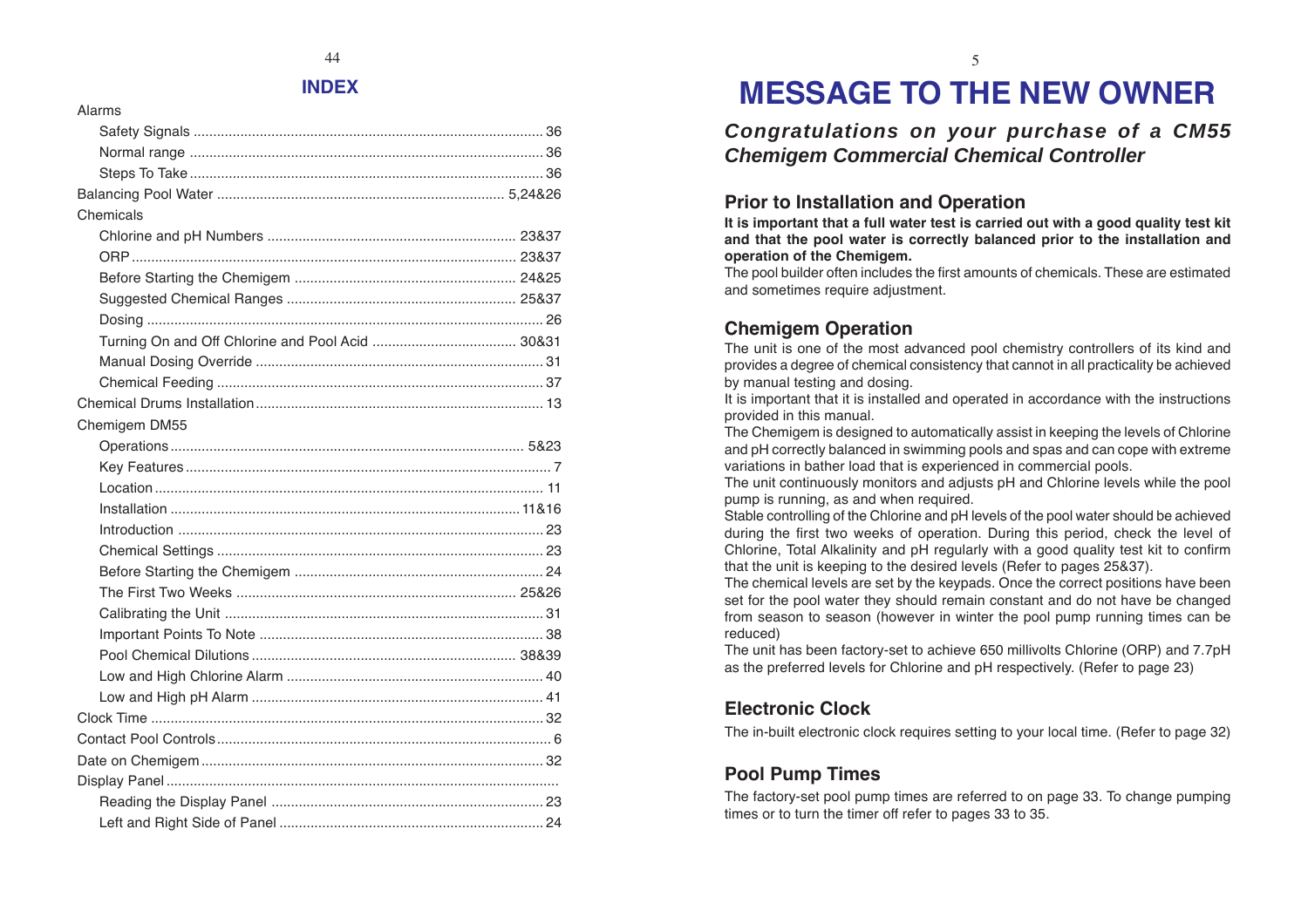#### **Pool Water Circulation**

To enable the Chemigem to work efficiently, the mixing of the pool water has to be as quick and complete as possible. Positioning the return nozzles (eyeballs) to the pool so that the main water-body rotates is the best way to achieve this. Under no circumstances should the eyeballs be positioned to produce opposing circulation patterns. The unit's Multi-electrode monitors the Chlorine and pH levels as the water travels towards the pump.

If the mixing of the pool water is slow, the Multi-electrode will not receive the signal until large amounts of chemicals have been added to the water. When the Multielectrode finally receives the signal, the pool water may be overdosed and the excess warnings will operate.

#### **Heated Pool**

If the one pool pump is required to service both the filter and the pool heating system, the pool heating plumbing must be bypassed. (Refer to pages 14&21)

### **CONTACT POOL CONTROLS**

Pool Controls Pty Ltd assembles and supplies the CM 55 Chemigem Commercial Chemical Controller

If problems are encountered in the installation or operation of the unit and the problems persist after checking the Problem Solving suggestions and other relevant sections of this manual, contact Pool Controls.

#### **Pool Controls contact details are:**

| <b>Phone:</b> | (+618) 9344 7044                                 |
|---------------|--------------------------------------------------|
| Fax:          | $(+618)$ 9345 1816                               |
| $E$ -mail:    | sales@pool-controls.com.au                       |
| Address:      | 251 Balcatta Rd, Balcatta 6021 Western Australia |
| Website:      | www.pool-controls.com.au                         |

# **COMMERCIAL WARRANTY**

#### **REPLACEMENTS**

#### **COMPONENTS OTHER THAN THE MULTI-ELECTRODE**

Pool Controls undertakes to rectify, free of charge, any defects caused solely by faulty workmanship or materials occurring in the Chemigem control unit for a period of 12 months

#### **MULTI-ELECTRODE**

The multi-electrode has a 12 months full cover warranty.

#### **SERVICING IN THE WARRANTY PERIOD**

In the event of any apparent malfunction during the Warranty period, the purchaser of the Chemigem should first read the Installation and Operating Manual. If this does not solve the problem, Pool Controls should be contacted.

#### **FEES**

During the warranty period, when an authorised technician is requested to service the unit at a location other than the company premises, a call out fee will be charged to cover travelling to and from the site and the cost of operating the vehicle. The fee will not apply if the unit is returned to the manufacturer or distributor in your state for repairs.

If an authorised technician is required to service the unit and it is found that such services are not covered by warranty, a charge for parts and labour will apply.

Where the unit is installed outside the normal service area, the purchaser shall be responsible for all costs and risk involved in returning the unit to the manufacturer for repairs and reinstallation.

#### **WARRANTY EXCLUSIONS**

Pool Controls accepts no responsibility under this Warranty for damage including:

- •Consequential damage resulting from misuse of the Chemigem
- •Incorrect usage of the Chemigem
- •The use of other than Chemigem parts
- • Installation or repair in any way such that the performance or working life expectancy of the Chemigem is impaired

The liability under this Warranty shall not include any costs, contingent or otherwise, or liability for damage sustained by the customer or others, whether or not these costs or damages are due to the malfunction, wrong operation or actions by Pool Controls or the authorised representatives of Pool Controls, but shall be limited solely to the repair or replacement of the product

**POOL CONTROLS EXPRESSLY DISCLAIMS ANY OTHER EXPRESS OR IMPLIED WARRANTIES INCLUDING THE IMPLIED WARRANTY OF MERCHANTABILITY OR FITNESS FOR A PARTICULAR PURPOSE.**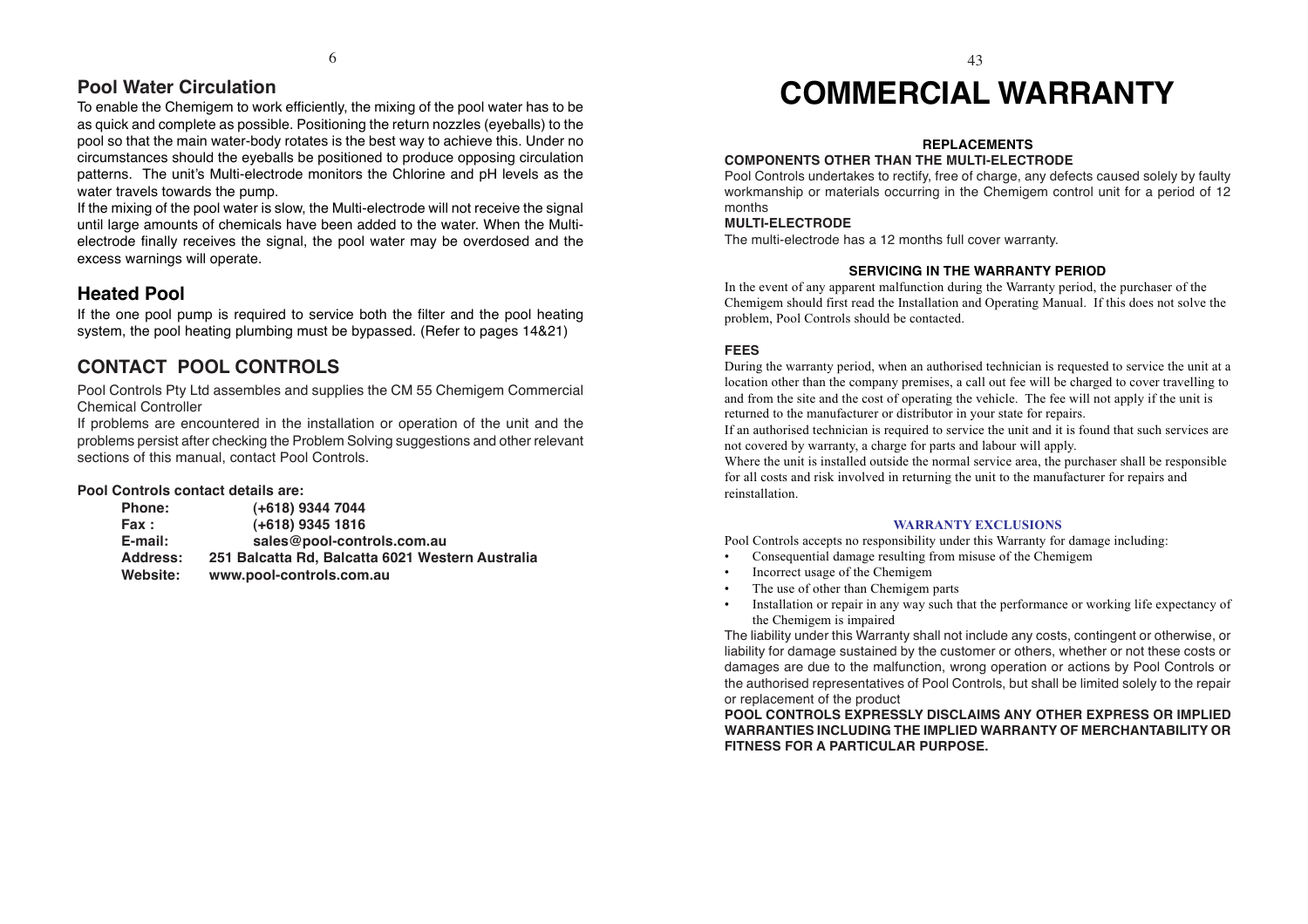

## $42$   $7$ **PREPARATION**

#### **ITEMS SUPPLIED**

A brief description of the items supplied and the purpose of each item:

#### **CM 55 Chemigem Commercial Chemical Controller**

The sealed unit is connected to an injection system that assists in keeping the levels of Chlorine and pH correctly balanced in swimming pools and spas. (Refer to diagram on page 16)

Key features:

- •A see-through protective faceplate covering the front of the unit
- •A computerised on-screen **HELP** menu
- •An automatic pool pump timer
- • An easy-to-read screen showing chemical settings and actual chemical readings
- • Indicator light and audible alarm that monitor whether pool water chemical levels are within the required range

#### **Multi-electrode**

The Multi-electrode is fitted inside of the Tapping Band that is then inserted directly into the PVC pipe running from the pool.

The one Multi-electrode monitors both the Chlorine and pH levels.

The Tapping Band is on the inlet (suction) side of the pool pump.

Chemical readings obtained by the Multi-electrode are monitored by the Chemigem, resulting in Chlorine and/or pool Acid being dosed into the pool water as and when required. (Refer to diagram on pages16)

### **Tapping Band**

The Tapping Band is inserted into the PVC pipe on the inlet (suction) side of the pool pump. (Refer to diagram on page 16)

A detailed diagram of a Tapping Band is provided on page 17.

The purpose of the Tapping Band is to house the Multi-electrode and to provide an injector nozzle for chemicals being dosed into the pool water.

#### **Coil of Plastic Tubing**

The plastic tubing is connected from the delivery system to the chemical drums and the Tapping Band. (Refer to diagram on page 16)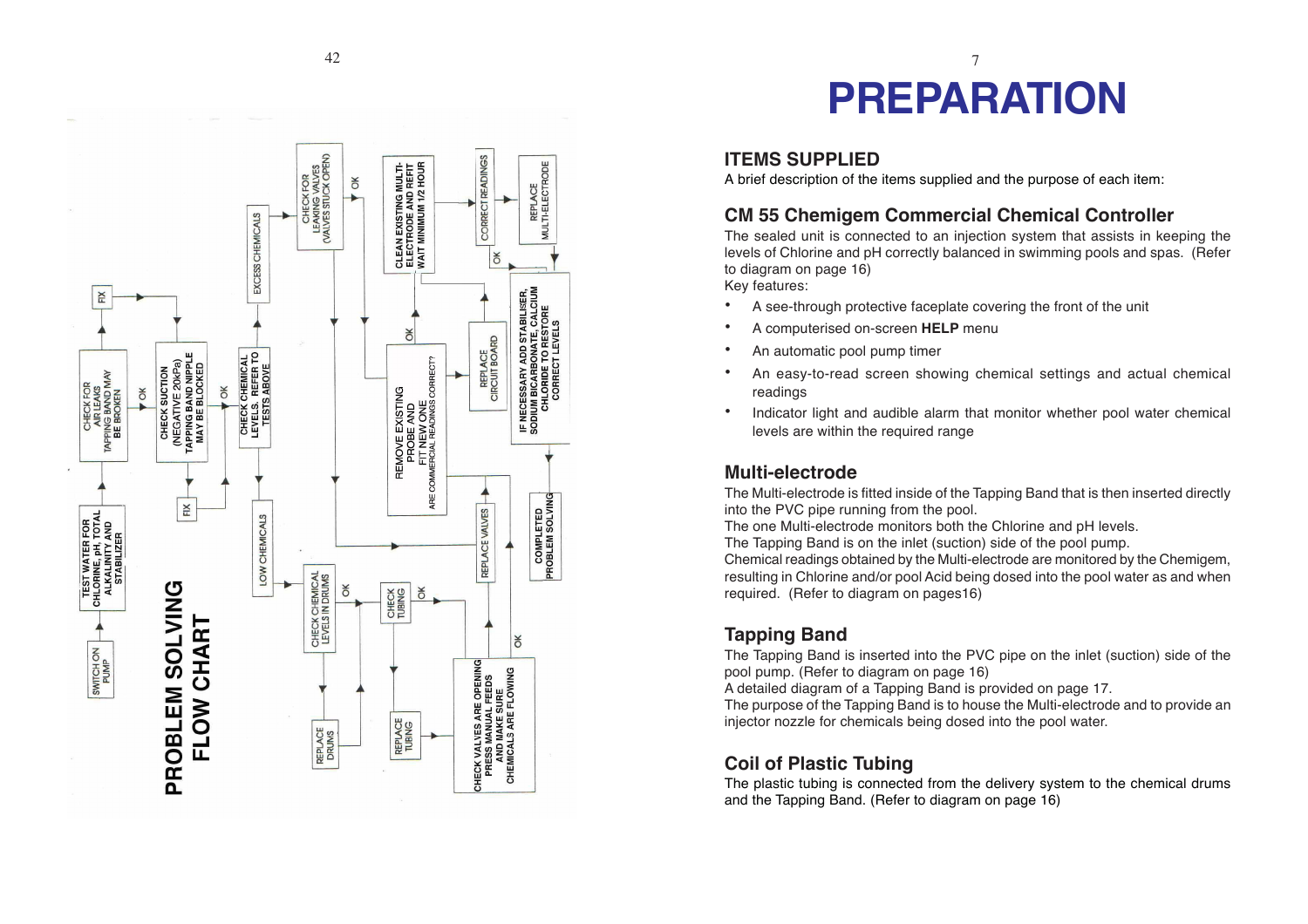#### **Filters**

There are two types of filter:

- •In-Line Filter
- •Drum Filter

The In-Line Filters are connected to the plastic tubing for both the Chlorine and pool Acid tube lines, between the respective chemical drums and the Solenoid Valves.

The Drum Filters are connected to the plastic tubing. One is placed in the Chlorine drum and the other is placed in the pool Acid drum. (Refer to diagram on page 16)

### **Sinker Sets**

The Sinker sets are fitted above the Drum Filters. The purpose of the sinkers is to provide added weight to the Drum Filters so that the filters do not float and are positioned close to the bottom of the chemical drums. (Refer to diagram on page 16)

### **Metal Plate**

The metal plate is affixed to a solid surface in a sheltered location. The Chemigem fits onto the metal plate.

### **TOOLS REQUIRED**

The following is a list of tools required together with the purpose for each tool:

#### **19mm Hole Saw**

To drill a hole in the PVC pipe for the fitting of the Tapping Band. (Refer to diagram on page 17).

A hole saw can be purchased from most hardware stores

### **Spirit Level**

For fitting the Chemigem horizontally to a solid surface. (Refer to diagram on page 16)

### **Electric or battery charged drill**

For drilling screws to hold the Chemigem and Solenoid Valves

### **Drill Bits**

- •Masonry drill bit for wall anchors.
- •For holes in the lids of chemical drums (Refer to diagram onpage 16)

### **Screwdriver**

For affixing self tapping screws

### **Tape Measure**

To measure for the location of Chemigem components

### **Spanner**

For tightening the Tapping Band. (Refer to page 12)

### **Electrician's Tools**

If the unit is to be hard-wired, the electrician will require tools to wire the Chemigem and pool pump.

### **LOW pH ALARM (Excess Acid)**

This indicates that the pH level in the water is considerably lower than that which was set. The Chemigem cannot do anything about this condition except warn about it. However as a safeguard, the unit operates a lock on any more additions of Acid (that would only make matters worse) until the pH is brought back into the normal range with the addition of some Sodium Carbonate or Sodium Bicarbonate- "Buffer". **Low pH levels could be due to the following:**

#### •Manual overdosing with pool Acid

- •Poor pool water circulation leading to over-dosing.
- •Excessive rainfall (that is slightly acidic) neutralising the alkalinity of the pool.
- •A faulty Solenoid Valve.
- •Multi-electrode requires cleaning (Refer to Cleaning Instructions below)

### **HIGH pH ALARM (Insufficient Acid)**

This indicates that the pH level in the water is considerably higher than that which was set. In this case the Chemigem will be in a locked condition and will not dose further pool Acid until the lock mechanism is overridden. This is carried out by pressing the **ESC** keypad No.4. The unit will then dose further pool Acid until the level for pH that was set has been reached.

#### **High pH levels could be due to the following:**

- • Initial conditions in a new plaster lined pool being very alkaline and overwhelming the unit's ability to dose sufficient acid.
- • The unit has a proportional acid setting that may have been adjusted to add insufficient acid
- •The Acid drum may be empty
- •Super chlorinating the pool
- •The injector nozzle in the Tapping Band is clogged
- •The venturi system (if fitted) is clogged
- •A faulty Solenoid Valve
- •The filter needs backwashing
- •Multi-electrode requires cleaning (Refer to Cleaning Instructions below)

### **CLEANING THE MULTI-ELECTRODE**

- • Remove from the Tapping Band by unscrewing the retaining nut and pulling out the Multi-electrode
- • Holding the cable, gently swirl the Multi-electrode sensing components in a dilute solution of Hydrochloric Acid (normal pool Acid) for a minute or two
- •Rinse the Multi-electrode in clean water
- •Replace the Multi-electrode, making sure the "O" seal is in place
- •Screw up the nut with fingers only. (Refer to page 13)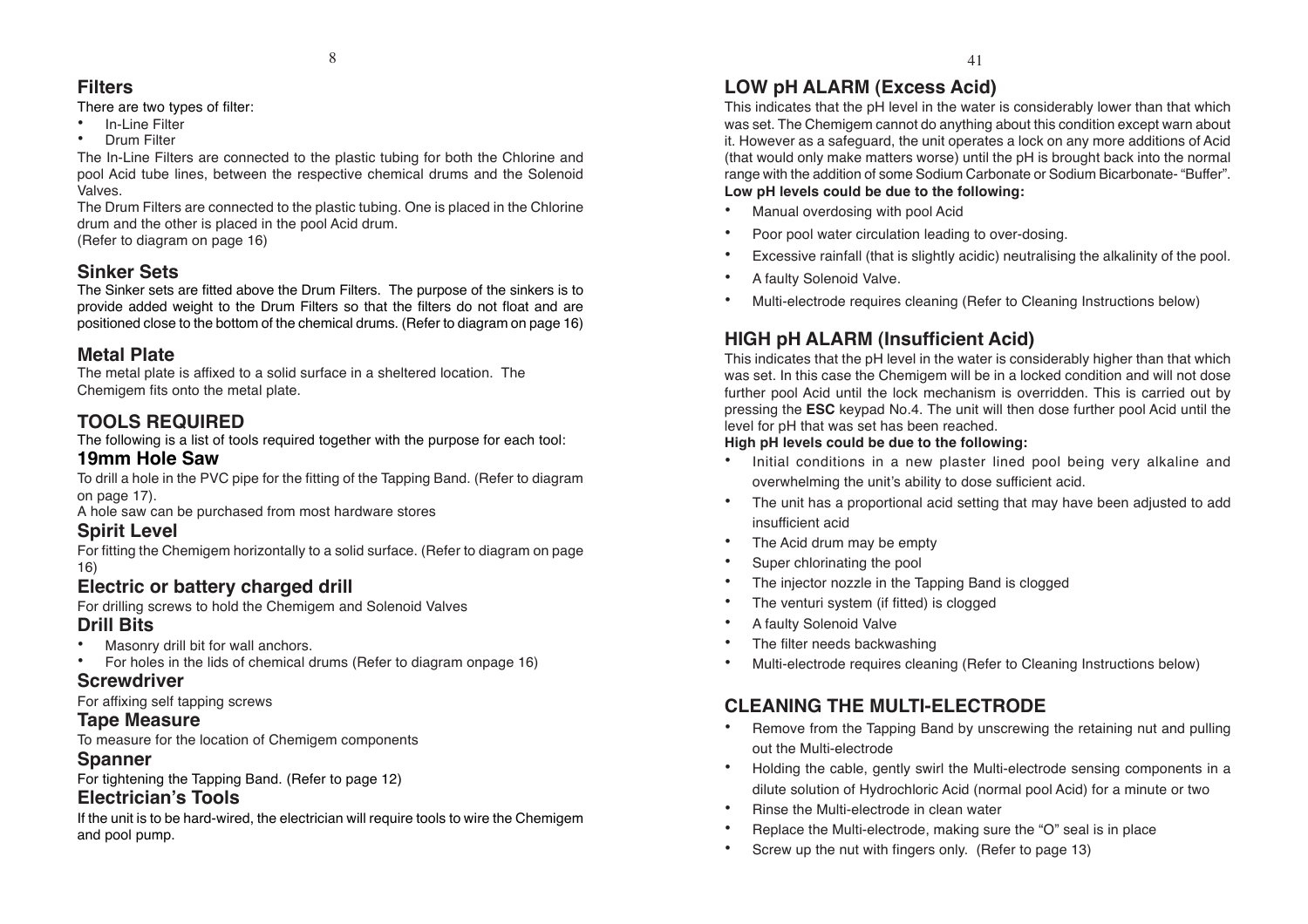# **PROBLEM SOLVING**

#### **LOW CHLORINE ALARM**

This indicates that the Chlorine level in the pool water is considerably lower than the level that was set.

The Chemigem will restore the level by feeding Chlorine approximately every 3 minutes until the set level is reached again (however feeding may be inhibited by one of the factors listed below). As the Chlorine level in the water approaches the set level, the warning sound and the red warning light will switch off, but the warning sound may be switched off at any time by pressing the **ESC** keypad No.4. This sound will come on again the next time the pool pump operates if the Chlorine level is still too low.

**Low Chlorine levels could be due to the following:**

- •Excessive bather load
- •The Chlorine drum is empty
- •Increasing the set level by a large amount
- •The filter has been off for a long period on a hot day
- •The Stabiliser level is too low
- •The pH is too high
- •The filter requires backwashing
- •The strainer (part of the pump) requires cleaning out.
- •Inadequate pool water circulation
- •The injector nozzle in the Tapping Band is clogged
- •The venturi system (if fitted) is clogged
- •A faulty Solenoid Valve
- •MULTI-ELECTRODE requires cleaning (Refer to page 12)

#### **HIGH CHLORINE ALARM**

This indicates that the Chlorine level in the pool is considerably higher than that which was set. Should this be due to an intentional overdose (super chlorination or shock treatment) it may be some days or even weeks before the level drops and the warnings turn off.

#### **High Chlorine levels could be due to the following:**

- •Manual overdosing with Chlorine
- •The pH is too low (too much pool Acid)
- •Changing the set level to a much lower setting
- •High total dissolved Solids (TDS) level (above 2000 ppm)
- •Inadequate pool circulation
- •The Solenoid Valve is faulty
- •Multi-electrode requires cleaning (Refer to page 41)

#### **OTHER ITEMS REQUIRED**

Other items required together with a brief description of the purpose of the items: **Pool Water Test Kit**

A good quality test kit is essential for testing the pool water.

**The pool water must be tested and balanced before the Chemigem is turned on.**

#### **Chemicals**

Refer to pages 37 to 39

#### **PVC Tape**

For use on the chemical drums, solenoid tubing and loose wires. (Refer to pages 13&15).

#### **Protective Face Shield and Gloves**

For use when diluting chemicals. (Refer to page 25)

#### **OPTIONS AVAILABLE**

The Chemigem has a number of options available at an additional cost. The options need to be selected prior to the purchase of the unit. Not all of the options are shown below, due to the complexity and the wide divergence of option alternatives.

#### **Options Available:**

- •Sets of Solenoid Valves for each pump and filter (Refer below and to page 23)
- Computer link with RS485 to work with Windows 95/98 (Refer to page 10)
- •Temperature monitoring (Refer to page 10)
- •CO2, Acid or Alkali control for pH
- •Control of Chlorine gas
- Various delivery systems

Set out below is a brief overview of the more common options that are utilised:

#### **Sets of Solenoid Valves for Each Pump and Filter**

(Refer to diagram on page 22)

A maximum of four sets of Solenoid Valves can be provided, one for each pump and filter.

If multiple sets of solenoid valves are used, a Valve Junction Box may be required. The Valve Junction Box is connected to the Chemigem, with each set of Solenoid Valves connected to the Valve Junction Box.

If one or more pool pumps are turned off (as may occur in colder months), the electrical lead to the Solenoid Valves (that would normally service the turned off pool pump) should be disconnected at the same time from the top of the valve pack.

If the pipe size is 40mm or 50mm, Tapping Bands are fitted to each pump and filter. The pumps and filters without a Multi-electrode but with the injector nozzle feature will be supplied with a cap to block off the fitting that normally houses the Multi-electrode. (Refer to page 22)

If the pipe size is more than 50mm, a Drill and Tap installation for the single Multi-electrode and multiple injector nozzles is required (Refer to page13 and to the diagrams on pages 18&19)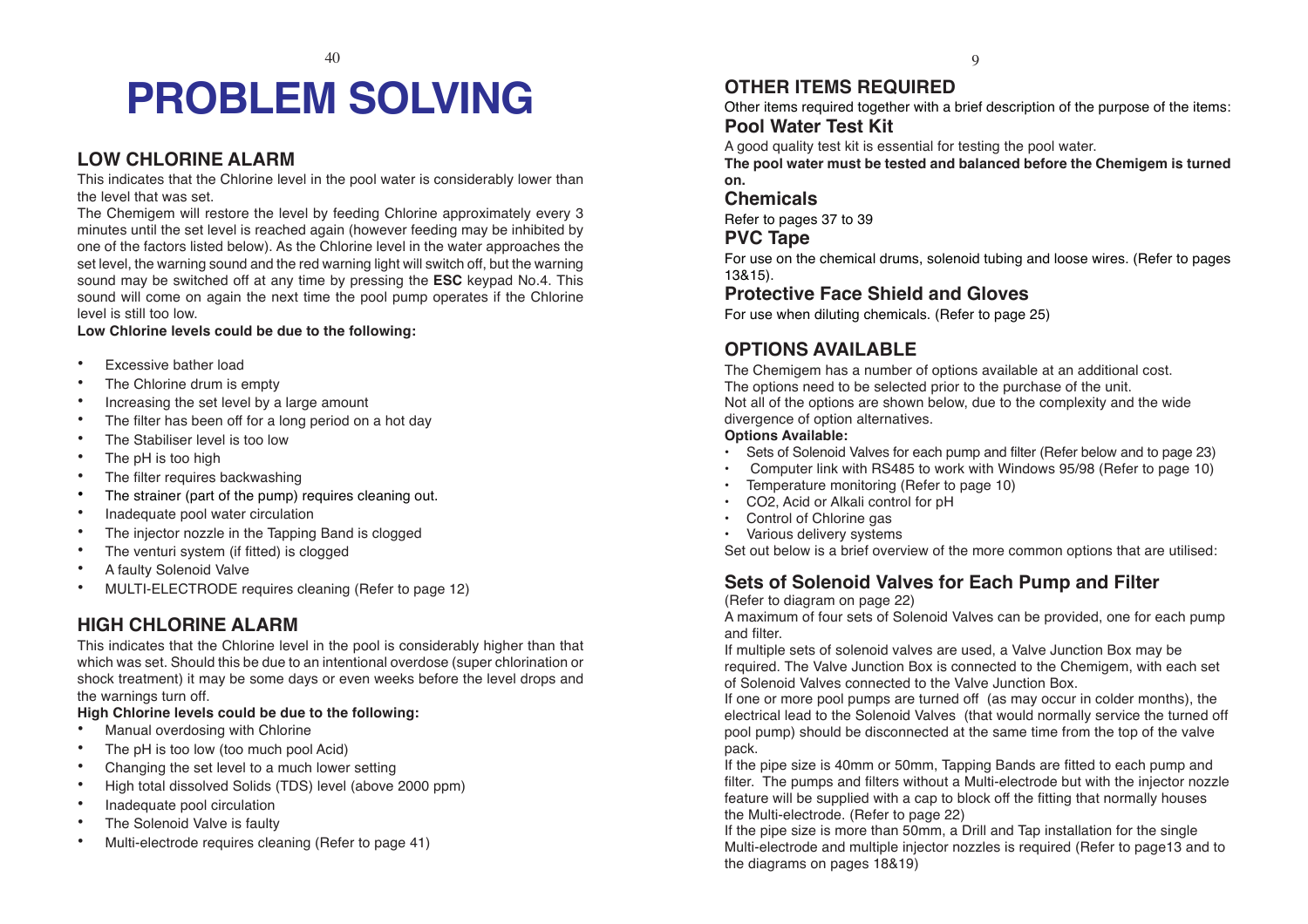### **Computer Link with RS485 to Work with Windows**

The option provides a direct connection to a PC and other devices such as a printer, remote control panel and output modules (for example, 4-20MA) The network connection uses "MODBUS" protocol for communication and can be used for interfacing the Chemigem to PLC's, BMS etc. The network connection can also be used to connect a maximum of 32

Chemigem Commercial Chemical Controllers so as to directly monitor and control the operation of the units from a central location.

### **Temperature Monitoring**

The Multi-electrode (in addition to monitoring Chlorine and pH levels) can also monitor pool water temperature.

### **Chlorine**

The Chemigem is designed to automatically help keep the correct level of Chlorine (and pH) in pool water by continuously monitoring the water chemistry while the pool pump is operating. Chlorine (and pool Acid) is dosed into the pool water as and when necessary.

The Chlorine in common use is a sodium hypochlorite solution. The Chemigem uses this chemical.

#### **Diluting Chlorine is strongly recommended as follows:**

- •Pools larger than 90kl ....................... 20 litre drum or larger full strength
- •20kl - 90kl .......................................... 20 litre drum full strength.
- •10kl - 20kl .......................................... 20 litre diluted 1:1 with water
- •Spas 2kl - 10kl ................................... 20 litrel diluted 1:15 with water
- •Spas less than 2kl ............................. 10 litre diluted 1;20 with water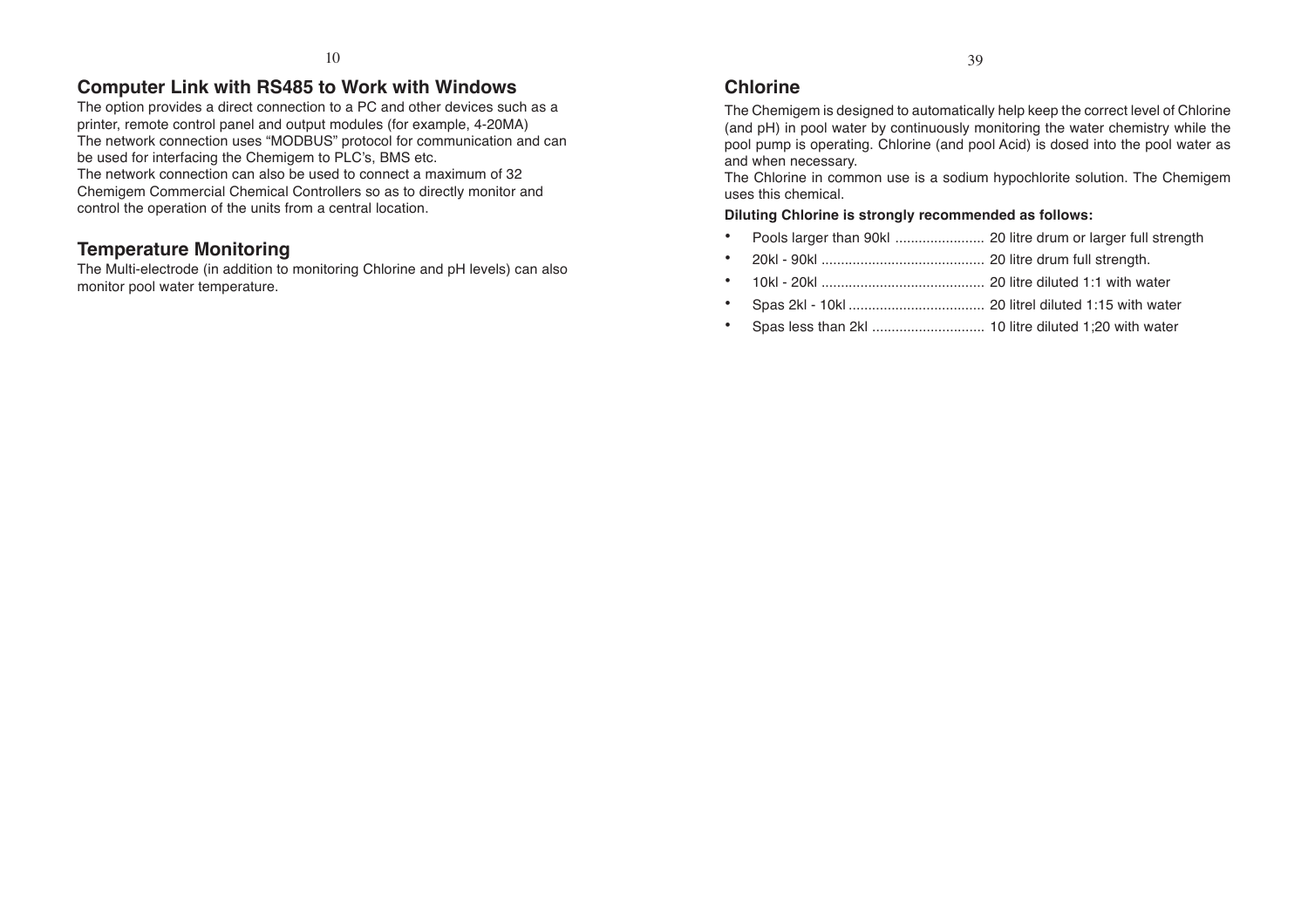#### **IMPORTANT POINTS TO NOTE**

- • Adding chemicals will take only a few minutes but removing the chemicals depends upon the natural dissipation from the pool water, which could take weeks
- • Add pool chemicals slowly and with appropriate care, allowing sufficient time for complete dissolving and mixing throughout the pool water and then carry out water tests to determine whether the correct amounts have been added
- • Take samples at a point near the skimmer box, for this is where the water is completely mixed, giving the most accurate readings. Never take samples near the pool returns (eyeballs) where the Chemigem may have freshly dosed the pool water
- •Do not overdose the pool water with either Chlorine, pool Acid or Stabiliser
- •pH is lowered by the addition of pool Acid
- • Excess pool Acid (low pH) is neutralised with Sodium Carbonate (strong) or Sodium Bicarbonate (less strong)-("Buffer")
- •Excess Chlorine is neutralised with Sodium Thiosulfate
- • Excess Alkalinity is neutralised with Non-Fuming Pool Acid (dilute sulphuric acid) or Hydrochloric acid (Muriatic acid)

#### **POOL CHEMICAL DILUTIONS Pool Acid**

The Chemigem is designed to automatically help keep the correct level of pH (and Chlorine) in pool water by continuously monitoring the water chemistry while the pool pump is operating. Pool Acid (and Chlorine) is dosed into the pool water as and when necessary.

There are two kinds of pool Acid in common use and the unit is able to use both:

- •Hydrochloric Acid (muriatic acid).
- •Non-Fuming Pool Acid (dilute sulphuric acid)

**It is strongly recommended that the non-fuming pool Acid be used because the Hydrochloric acid gives off corrosive and highly irritating fumes in its concentrated form. It must be kept at least 6 feet from the unit unless diluted at least 5 to 1 with water.**

#### **Diluting Pool Acid is strongly recommended as follows:**

- •Pools larger than 90kl ....................... 15 litre drum, full strength
- •50kl - 90kl .......................................... 15 litre diluted 1:5 with water
- •10kl - 50kl .......................................... 15 litre diluted 1:10 with water
- •Spas/pools 2kl - 10kl ......................... 15 litre diluted 1:15 with water
- •Spas less than 2kl ............................. 15 litre diluted 1:20 with water

**IMPORTANT Always add concentrated Acid to the water not the water to the concentrated Acid. Small quantities of water will react violently with concentrated Acid, giving off heat and boiling the water that may splash Acid.**

# **INSTALLATION**

#### **LOCATION**

For ease of installation and for safety, the Chemigem Commercial Chemical Controller must be installed as follows:

- • In a normal upright position (with the printing on the front reading horizontally) and protruding cords facing toward the ground
- Attached to a solid vertical surface to provide easy access to the power supply and should preferably be fixed at eye level

To obtain maximum life for the unit it is recommended that it be located in a sheltered and shaded position.

**(**Refer to pages 14,20&21) for the special procedures required for the placement of the Chemigem when the pool pump and filter are located below pool water surface level and when the pool has a heater unit)

Devices such as mobile phones, radios and portable CD players, are capable of emitting radio waves that may interfere with the correct operation of the Chemigem. Avoid using these devices within a radius of 6 metres.

#### **To Avoid the Risk of Electric Shock**

- •Replace damaged cord immediately
- • Do not use extension cord to connect unit to electric supply. Provide a properly located outlet.

#### **CHEMIGEM INSTALLATION**

Position the Chemigem within 2.5 metres of the Tapping Band at a convenient height for easy operation, preferably at eye level. (Refer to diagram on page 16). If it is impractical to install the unit at eye level because of site restrictions, install it at any height that provides ease of access and operation in a normal upright position (with the printing reading horizontally and protruding cords facing toward the ground).

#### **TAPPING BAND INSTALLATION**

#### **Air Leaks**

Before commencing the installation of the Tapping Band, check for air leaks in the suction line by switching on the pool pump and checking the 'strainer'. If there are a lot of air bubbles swirling around which do not clear within 2 to 3 minutes, it is likely the system has an air leak in the suction line between the pool and the pool pump.

If a pool-cleaning device is in use, carefully check the flexible hose for small pinholes that allow the entry of air into the suction line.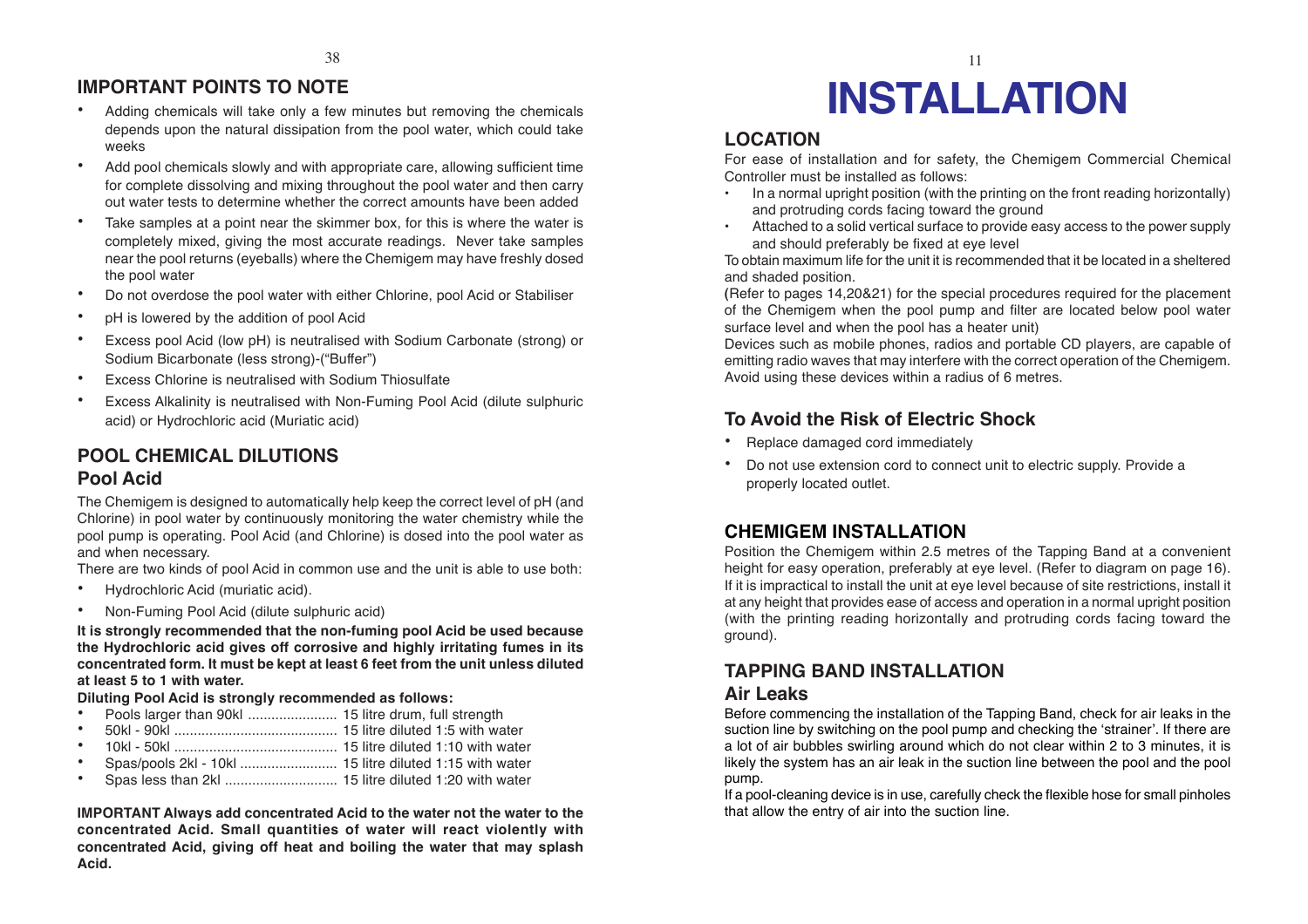#### **Installation**

A Tapping Band installation is required for pipe sizes of 40mm and 50mm. Pipe that is more than 50mm requires a "Drill and Tap" method for fitting the Multi-electrode and injector nozzle. (Refer to page 13 and diagrams on pages 19&20)

Turn off the pool pump before commencing the installation of the Tapping Band. Refer to the diagram on page 17 :

- •The components to be connected to the PVC pipe
- •The connection of the Multi-electrode to the Tapping Band
- •The location of the Multi-electrode and Tapping Band

#### **It is imperative to fit the Tapping Band to the inlet (suction) side of the pool pump.**

The required minimum negative pressure/suction is negative 20 kPa. In selecting the position for the Tapping Band on the pool pump inlet pipe, ensure that it is as near as possible to the pool pump.

**When the Chemigem is working it is essential that the Multi-electrode and injector nozzle be in a rapidly moving water stream. If not, the unit will display incorrect and erratic readings and may cause additions of concentrated chemicals.**

The Tapping Band can be positioned on either horizontal or vertical pipes, provided the Multi-electrode is fitted **exactly horizontally**.

- • If the Multi-electrode is positioned with the sensor tips aiming downwards it will trap air bubbles
- • If the Multi-electrode is positioned with the sensor tips aiming upwards it will trap dirt or debris

Both of these positions will cause erratic and false readings of the swimming pool chemical levels.

### **Drilling the Tapping Band Holes**

- •Drill a hole using a19mm hole-saw through both sides of the PVC pipe
- •Ensure the surround to the hole at the "O" ring contact is smooth and clean
- • Fit the Tapping Band, first checking that the "O" rings are in position and that the arrow on the Tapping Band points **toward** the pool pump

Do not use grease or sealing compound on this fitting.

To check the accuracy of the Tapping Band position look through the Multi-electrode arm (feel with your finger or use a mirror if the position is inaccessible) making sure the Multi-electrode is lined up exactly with the holes. Tighten by hand and then give the nuts half a turn with a spanner. If the Tapping Band is over tightened it will split. (Refer to diagram on page 17)

### **Inner Shell of Tapping Band**

The inner shell of the Tapping Band is used if the PVC pipe has a 40mm diameter. If 50mm diameter PVC pipe is used, the inner shell of the Tapping Band is not required. (Refer to diagram on page 17).

# **CHEMICALS**

### **CHEMICAL FEEDING**

Depending upon how the unit has been programmed, the standard procedure is that the first time that the unit operates it will take approximately 120 minutes to fully adjust to the required levels of Chlorine and pH. Thereafter it will normally restore the required levels in approximately 30 minutes.

**Ensure that the pool pump is running for a sufficient period to carry out these adjustments.**

### **ADJUSTMENTS TO CHEMICAL LEVELS**

The day following the installation of the Chemigem and after the pool pump has been running for 30 minutes, check the level of Chlorine and pH with a good quality test kit. If either of the levels is not exactly at the levels required, alter the settings a little with keypads 7 and 8 or 9 and 0. The Chemigem will bring about the changes to the chemistry of the pool water as the pool pump circulates the water.

It is suggested that swimming pool water should be maintained within the following ranges and that these ranges are confirmed with your local authorities as meeting their standards:

| • CHLORINE | 1.0 to 3.0 ppm |
|------------|----------------|
|            |                |

| $\cdot$ pH         |  | 7.2 to 7.8     |  |
|--------------------|--|----------------|--|
| • CALCIUM HARDNESS |  | 100 to 200 ppm |  |

| • STABILISER       |  | 30 to 50 ppm  |
|--------------------|--|---------------|
| • TOTAL ALKALINITY |  | 80 to 200 ppm |

• TOTAL DlSSOLVED SOLlDS (TDS) 300 to 2000 ppm

The Chemigem will work at maintaining Chlorine (ORP) levels within a range of 600 - 700 millivolts when set at 650 and pH levels within 0.2 pH units of that set.

It has been found that if ORP is maintained at 650 millivolts, the kill time of E-coli type bacteria is about one second.

If the ORP is lowered to 550 millivolts, the same organisms could take up to 2 hours to be eliminated.

The pH scale runs from 1 to 14, with 1 being strongly acid and 14 being strongly alkali.

Pool water should be between pH 7.2 and 7.8 (which is almost neutral) so it is not harmful to humans.

pH values at the upper and lower ends of this scale are **very dangerous**.

pH is also very important in keeping pool surfaces from degrading too rapidly. Too much acid (too low a pH value) will cause plaster surfaces to degrade quickly. The unit is factory - set to help maintain pH at 7.7 to keep the pool plaster in good condition.

If after a few days the unit is not able to keep within these ranges, consult the Problem Solving pages 40 to 41 in this manual and/or contact the supplier of the Chemigem or a qualified pool maintenance technician.

 $12 \hspace{2.5cm} 37$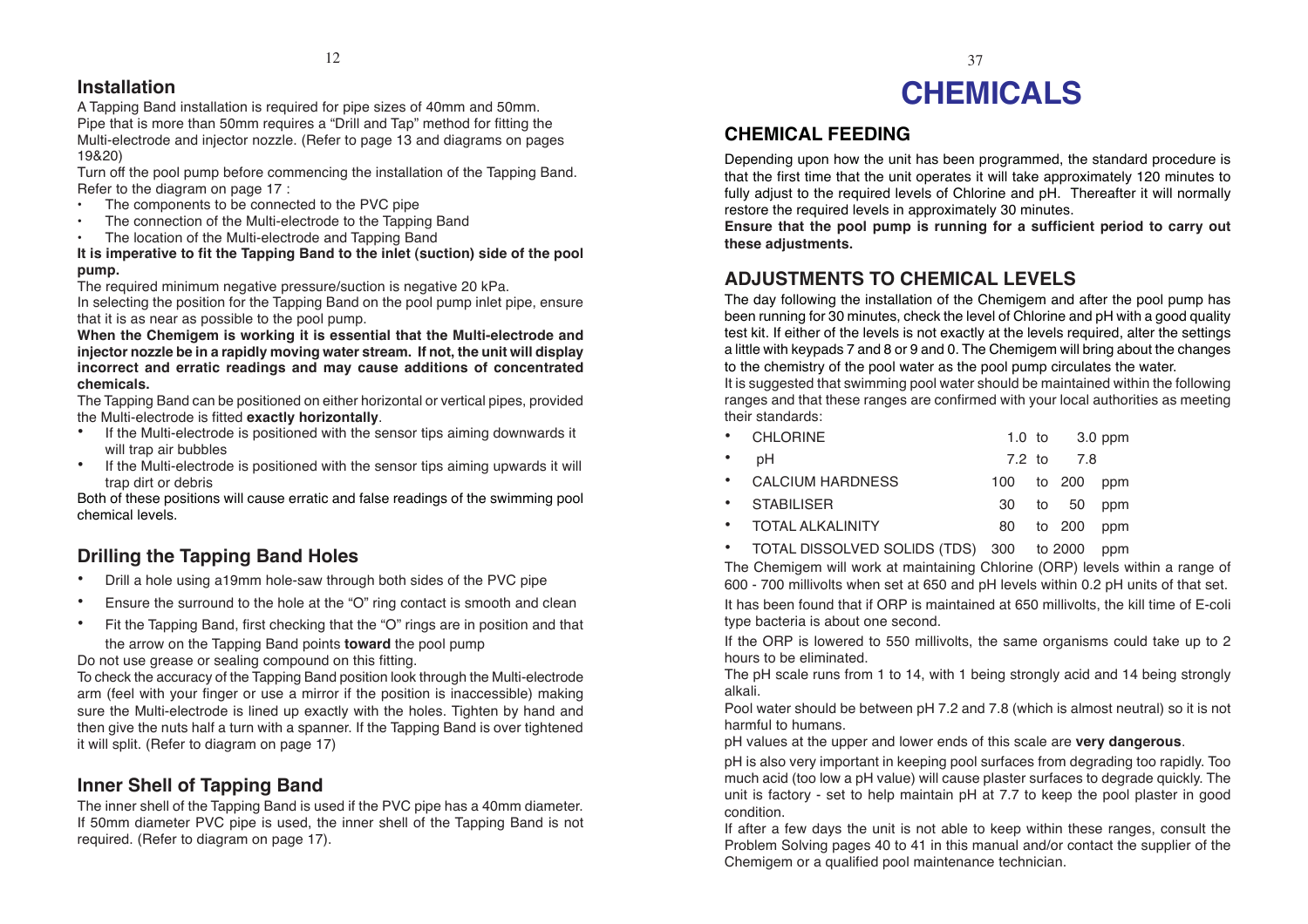### $36$  13 **ALARMS**

#### **INDICATOR LIGHT AND SOUND**

The safety warning sounds and alarm signals will not operate for the first 4 minutes.

### **THE NORMAL RANGE**

When the pool pump is running the Chemigem shows a green light if the pool chemical levels are within the normal range.

To ensure the unit is maintaining the pool water at the required levels, check the pool water on a regular basis with a good quality test kit.

The unit operates to keep the activity of Chlorine in the pool at a level where micro-organisms are killed in about 1 second. For this to happen both the Chlorine (ORP) and pH must be kept within a fairly narrow band. (Refer to page 23)

### **OUTSIDE THE NORMAL RANGE**

If the levels of chemicals move outside the optimum band the Chemigem will indicate this in two ways.

- •It will sound an alarm, provided the alarm is switched on.
- The red light will flash at one-second intervals.

When the alarm is sounding and the red light is flashing the unit will also indicate on the screen the reason for the alarm.

This booklet contains sections on what remedial action to take should the warnings operate.

### **ALARM LIGHT AND SOUND - STEPS TO TAKE**

**Alarms must not be ignored. Immediately investigate the causes and until it is certain that the pool water is safe, do not use the pool. Seek professional help from a qualified pool maintenance technician if it is not fully understood what is happening.**

- • Read the message on the screen. This will advise which chemical is out of the normal range
- Make a test of the pool water with a good quality test kit to check if the Chemigem has the same readings
- • It is very important that the chemical reagents in the test kit are well within their use-by date. If in doubt, take a fresh sample of pool water to a pool shop for an independent test
- • If the Chlorine is too low, or the pH too high, check the drums of chemical to determine whether they have run out
- If the Chlorine is too high or the pH too low, switch off the one that is incorrect and as an extra precaution, remove the tube from the drum and place it in a bucket of water

Consult the Problem Solving section on pages 40 to 41 for suggestions on how to deal with chemical excesses.

### **DRILL AND TAP INSTALLATION**

(Refer to diagrams on pages 18&19)

The "Drill and Tap" method for fitting the Multi-electrode and injector nozzle is used when the pipe size is more than 50mm. (For pipe that is 40mm or 50mm, a Tapping Band is fitted. Refer to page 12)

There are two separate installations for the "Drill and Tap" method:

- One for fitting the Multi-electrode
- One for fitting the Injector Nozzle

When drilling and tapping, select a position where the work can satisfactorily be carried out on the pool pipe.

The recommended minimum distance between the Multi-electrode and the Injector Nozzle is 60mm. The Injector Nozzle is fitted between the Multielectrode and the pool pump.

### **MULTI-ELECTRODE INSTALLATION**

- • Remove the Multi-electrode protective cap before fitting the Multi-electrode to the Tapping Band (Refer to diagram on page 17). **The protective cap should be retained for possible future use. (Refer to**
- **page 30)** • Fully insert the Multi-electrode (with "O" ring fitted) into the Tapping Band and **hand tighten only**.

**Do not use grease or sealant on this connection. (To avoid contaminating the sensing part of the Multi-electrode.**

### **CHEMICAL DRUMS INSTALLATION**

**Ensure the Chlorine and pool Acid are kept in visually different drums to avoid wrong connection. Use colour or size differences, or both.**

Refer to the cutaway diagram of chemical drum on page 16 for a presentation of the following:

- • Position the Chlorine and Acid drums in a safe and secure location about 2 metres from the Chemigem
- • Drill a hole in each of the screw-on drum caps (slightly larger than the diameter of the tubing) to prevent the drum walls from being sucked in as the chemicals are used
- • Pass each length of supplied tubing through the hole in the appropriate drum cap
- • Place the supplied sinkers onto the tubing and attach the appropriate drum filter (Refer to page 8)
- • When placing the tubing into the drums, measure the tubing against the outside of each drum so that the drum filter will be 2cm above the bottom of the drum and then apply several turns of PVC tape at a point above the cap to prevent the tubing from slipping further into the drum
- • Lower the drum filter and sinker into the drum and screw on the cap (Refer to pages 38&39 for pool Acid dilution details.)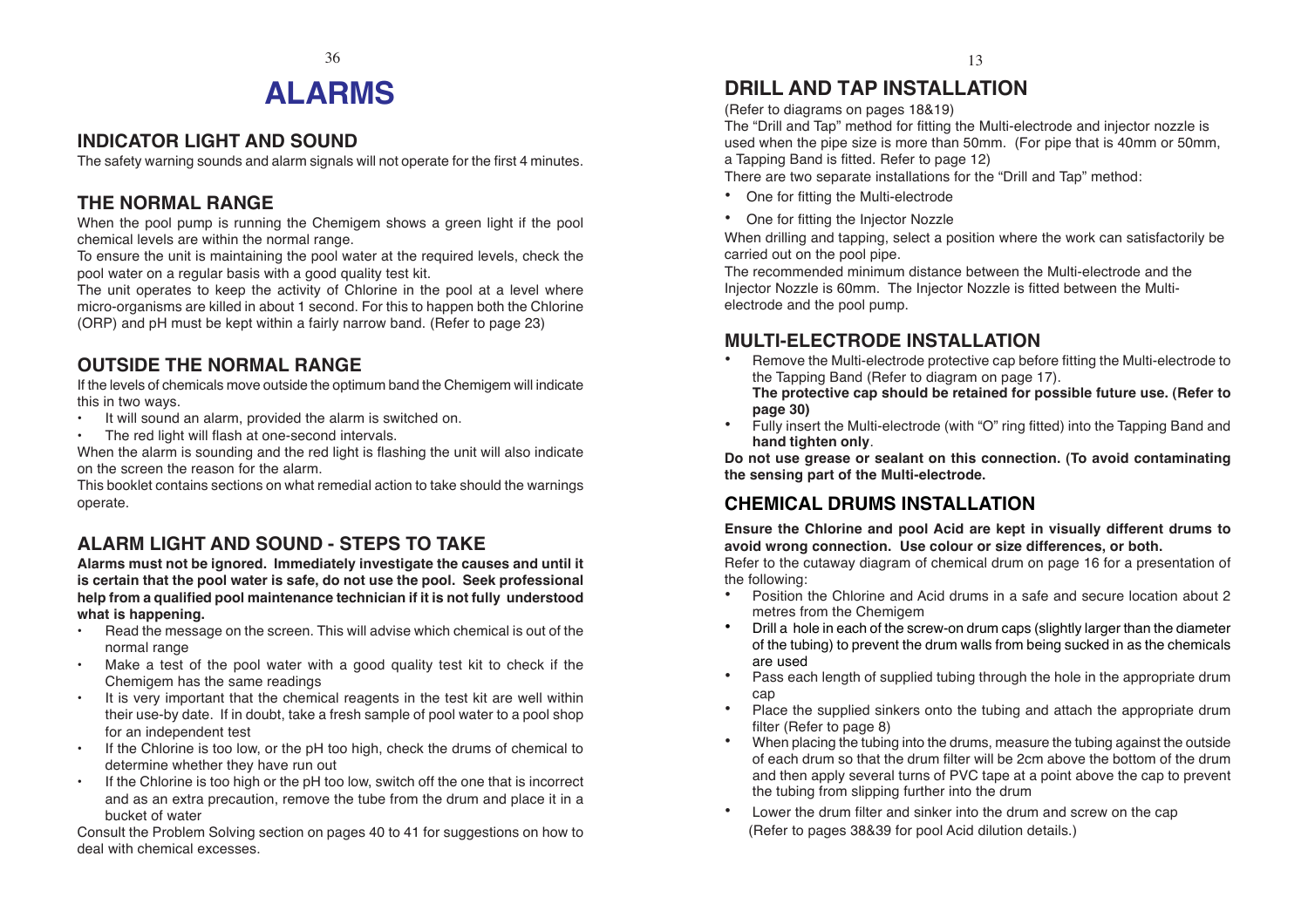#### **FITTING CHEMIGEM TO A HEATED POOL**

If one pool pump is required to service both the pool heating system and the filter, the pool heating plumbing must be bypassed. This will necessitate the installation of a Venturi system at an additional cost.(Refer to diagram on page 21)

#### **FITTING CHEMIGEM BELOW POOL WATER SURFACE LEVEL**

The following instructions assume the installer has some knowledge of the operation of the pool and the parts described. If the installer is not experienced in pool operation and maintenance, contact the supplier of the Chemigem or a qualified pool maintenance technician with any questions before attempting to carry out the steps described in this section.

The Chemigem must be installed within 2.5 metres of the Tapping Band and in an upright position and attached to a solid vertical surface, preferably at eye level.

If it is impractical to install the unit at eye level because of site restrictions, install it at any height above the Solenoid Valves that provides ease of access and operation. The Solenoid Valves need to be above the height of the chemical drums.

When the pool pump and filter are fitted below the pool water surface level, the suction line may be under positive pressure even with the pump running. In this case an isolating valve **must** be fitted to enable the pump and filter to be serviced. Fit the Tapping Band between the isolating valve and the pool pump and close the isolating valve sufficiently to obtain the required suction so as to allow the unit to operate effectively.

Minimum suction is negative 20kPa when the pool pump is running and the filter is clean.

Methods to obtain improved suction involve using venturi devices or orifice plates. Contact the supplier of the Chemigem or a qualified pool maintenance technician for information on these.

#### **If the pool pump is more than one metre below the pool water surface it is essential to fit Non Return Valves into the chemical supply tubing to prevent back-flow into the chemical drums.**

Failure to prevent the back-flow into the chemical drums would cause spillage from the drums, which in turn may result in the two concentrated chemicals mixing together out of the pool water and producing poisonous chlorine gas. In addition, there is the serious possibility of personal injury from contact with the chemicals and breathing the fumes.

(Refer to diagram on page 20)

#### **VENTURI SYSTEM**

A venturi system is required for:

- • Special needs, such as fitting a Chemigem below the pool water surface level (Refer above)
- •Pools that are heated (Refer above)

#### **PUMP OFF – OR CHANGING PERIOD SETTINGS**

The unit has been pre-set to **DAILY** Press **ENTER TIMERS** will flash on screen. Press **ENTER** Enter the pin number if **ENABLED PUMP** will flash on screen Press **ENTER** Select **P1** Press **ENTER START** will flash on screen Press **SELECT** with keypads A or B The options can be seen in the top right hand side of the screen Scroll through the different options using the **ENTER** keypad and select **OFF** to turn off the pump or the option required for a different period (Refer below for an explanation of the abbreviations) Press **ESCAPE** 4 times to get back to the main menu

#### **AUTOMATIC PUMP TIMER SETTINGS:**

| Daily     | Every day                     |
|-----------|-------------------------------|
| Mon       | Monday only                   |
| Tue       | Tuesday only                  |
| Wed       | Wednesday only                |
| Thu       | Thursday only                 |
| Fri       | Friday only                   |
| Sat       | Saturday only                 |
| $MO - SA$ | Monday to Saturday inclusive  |
| $MO$ – FR | Monday to Friday inclusive    |
| $MO - TH$ | Monday to Thursday inclusive  |
| $FR - SU$ | Friday to Sunday inclusive    |
| $FR - SA$ | Friday to Saturday inclusive  |
| $SA-SU$   | Saturday and Sunday inclusive |
| SU – FR   | Sunday to Friday inclusive    |

OFF Off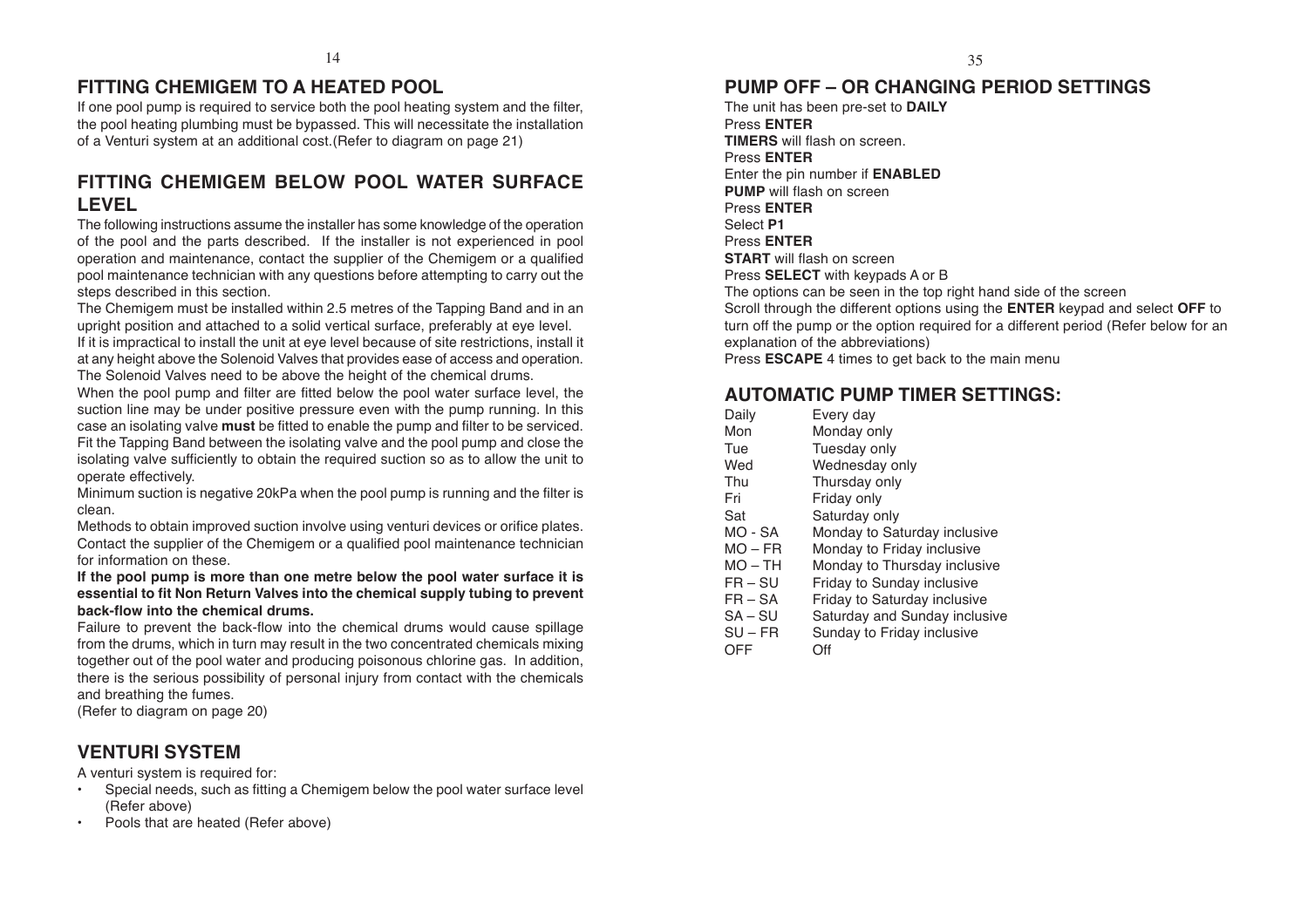#### **CHANGING THE AUTOMATIC PUMP START TIMES:**

When changing the automatic pump times, ensure that the START time is less than the STOP time.

**Changing HOURS** Press **ENTER TIMERS** will flash on screen Press **ENTER** Enter the pin number if **ENABLED** Select **PUMP** Press **ENTER** Select **P1** Press **ENTER** Select **START** Press **ENTER** Select **HOURS** using keypad B Press **ENTER** to change the **HOURS** figure Each time the ENTER keypad is pushed the hours will increase If the required HOURS figure is bypassed, keep pressing the keypad until the desired time is reflected Press **ESCAPE** 4 times to get back to the main menu **Changing MINUTES** After the desired **HOURS** are chosen, select **MINUTES** using keypads A or B Press **ENTER** to select the desired **MINUTES**. When the correct time is set using keypad A, select **OK** Press **ENTER Selecting Additional Automatic Pump Times:** Select **P3 or P4** Press **ENTER** Select **START** Press **ENTER** Select **HOURS** using keypad B Press **ENTER** to change the **HOURS** figure Each time the **ENTER** keypad is pushed the hours will increase If the required **HOURS** figure is bypassed, keep pressing the keypad until the desired time is reflected After the desired **HOURS** are chosen, select **MINUTES** using keypads A or B Press **ENTER** to select the desired **MINUTES**. When the correct time is set select **OK** using keypads A or B Press **ENTER**

Press ESCAPE 4 times to get back to the main menu

Chemigem Pool Automation provides information on the installation procedure for a venturi system.

Chemigem Pool Automation provides the venturi system at an additional cost.

#### **NEATENING UP**

Finish the installation by taping all loose wires and tubing together and place off the ground to prevent damage and possible electrical shorting.

#### **DELIVERY SYSTEMS AVAILABLE**

Because a Chemigem can be supplied to operate in a variety of operational modes, information on peristaltic pumps will be supplied separately with this manual to suit the specific needs of the unit.

#### **SOLENOID VALVES**

#### **Valve Installation**

• The valves must be fitted as near as possible to the Tapping Band (Refer to diagram on page 16)

• The valves must be screwed to a vertical surface, above the top of the chemical drums and no more than 75mm from the ground so that the pool pump may easily raise the chemicals from the drums

To meet special needs, a Venturi system can be connected to the Solenoid Valves. (Refer to page 15)

#### **Tubing Installation**

- Connect a length of tubing between the center nipple on the Solenoid Valve base and the Tapping Band injector nozzle
- • Connect a length of tubing to the Chlorine in-line filter and lay it neatly to the Chlorine drum
- • Connect a length of tubing to the pool Acid in-line filter and lay it neatly to the pool Acid drum

(Refer to diagram on page 16)

Ensure that the tubing is absolutely clean and free from sand and dirt before fitting, as particles may enter the valve and cause leakage.

Do not use any tubing other than that supplied. To do so may result in damage to the Chemigem and negate the Warranty. If additional tubing is required for the installation of the unit, it will be supplied at no cost.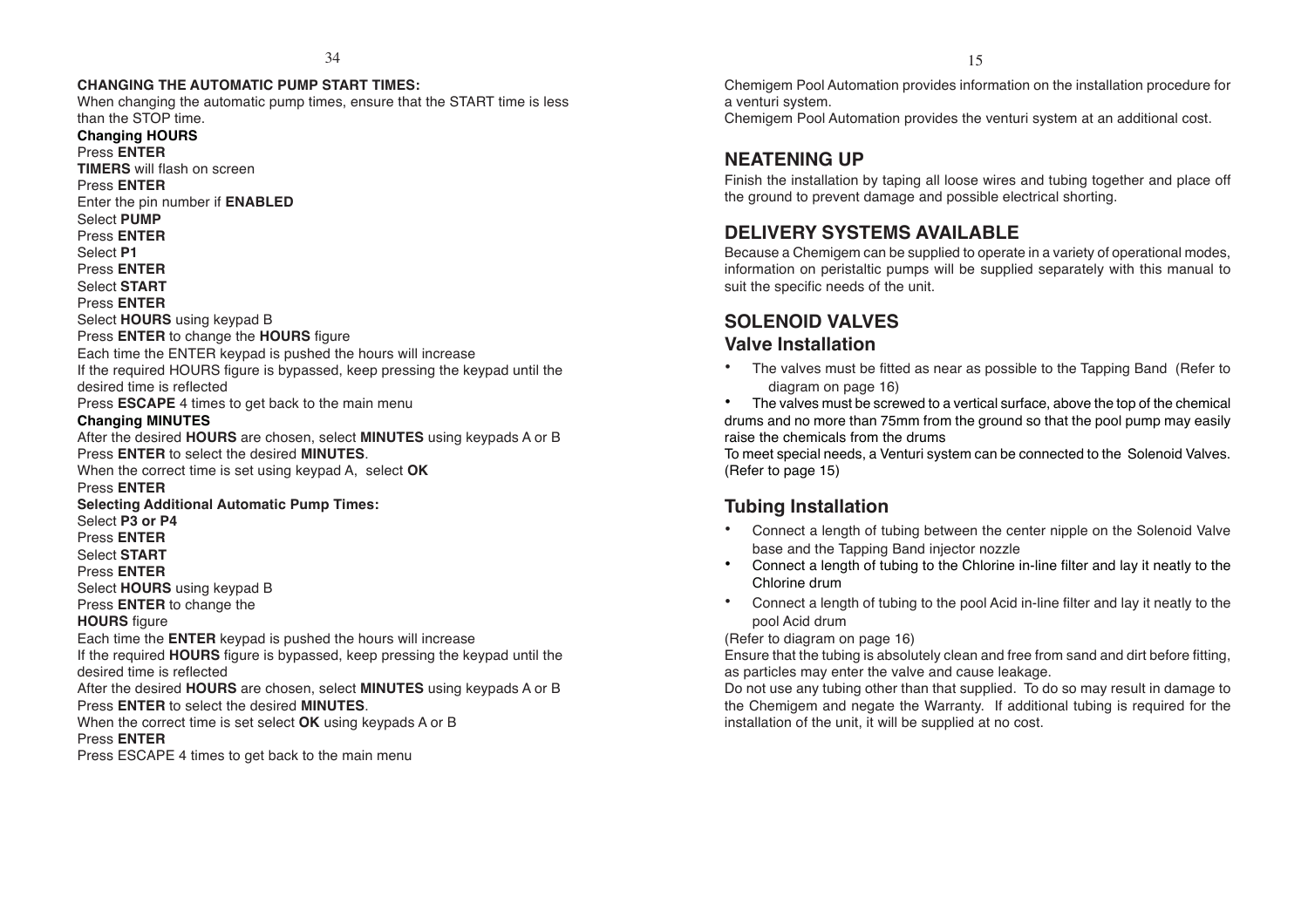

# **POOL PUMP TIMER**

33

#### **SETTING THE INBUILT POOL PUMP TIMER**

The unit's built-in pump timer is factory set to two ON TIMES each day. If the built-in pump timer is not to be used (because an external pump timer is used), the built-in pump timer **must** be permanently turned off. (Refer below) If it is decided to turn off the automatic pool pump timer and use the manual switching of the pool pump on a daily basis, this may result in unbalanced pool water that is not safe for swimming. If necessary, obtain advice from a qualified pool maintenance technician.

#### **PUMP ON MANUALLY**

The following instructions apply if the unit's built-in pool pump timer is used, and not an a separate pool pump timer:

To turn the pool pump on manually for 30 minutes:

Press keypad 1 until the

**ON** light is illuminated

**To increase the manual ON time:**

#### Select

From Pool

From Pool

Filter Tapping Band

njector Nozzle

Injector Nozzle  $\int_{-\infty}^{\infty}$  Multi-electrode

**Tapping Band** 

Multi-electrode

Drum

**PUMP ON** and continue to hold down. After 5 seconds the length of time to run manually can be seen in the top right hand side of the unit's screen. This will increase every few seconds. Release the keypad when the required length of time is reached.

### **PUMP OFF MANUALLY**

The following instructions apply if the unit's built-in pool pump timer is used, and not an a separate pool pump timer:

To manually turn the pool pump off for 30 minutes:

Press keypad 1 until the **OFF** light is illuminated.

#### **To increase the manual OFF time:**

Select **PUMP OFF** and continue to hold down. After 5 seconds the length of manual off time can be seen in the top right hand side of the unit's screen. This will increase every few seconds.

Release the keypad when the required length of time is reached.

### **PUMP AUTOMATIC ON and OFF**

The following instructions apply if the unit's built-in pool pump timer is used, and not an a separate pool pump timer:

#### **Automatic Readings:**

Press and release keypad 1 until **AUTO** is illuminated.

The unit has daily factory pre-set ON and OFF times of:

P1: 8am to10am

P2: 6pm to 8pm.

P3& P4: Optional – to operate pool pumps more than twice per day It is a 24-hour clock. For example, 8pm reads as 20.00 hrs.

Pre-set pump times will automatically turn the pool pump ON and OFF.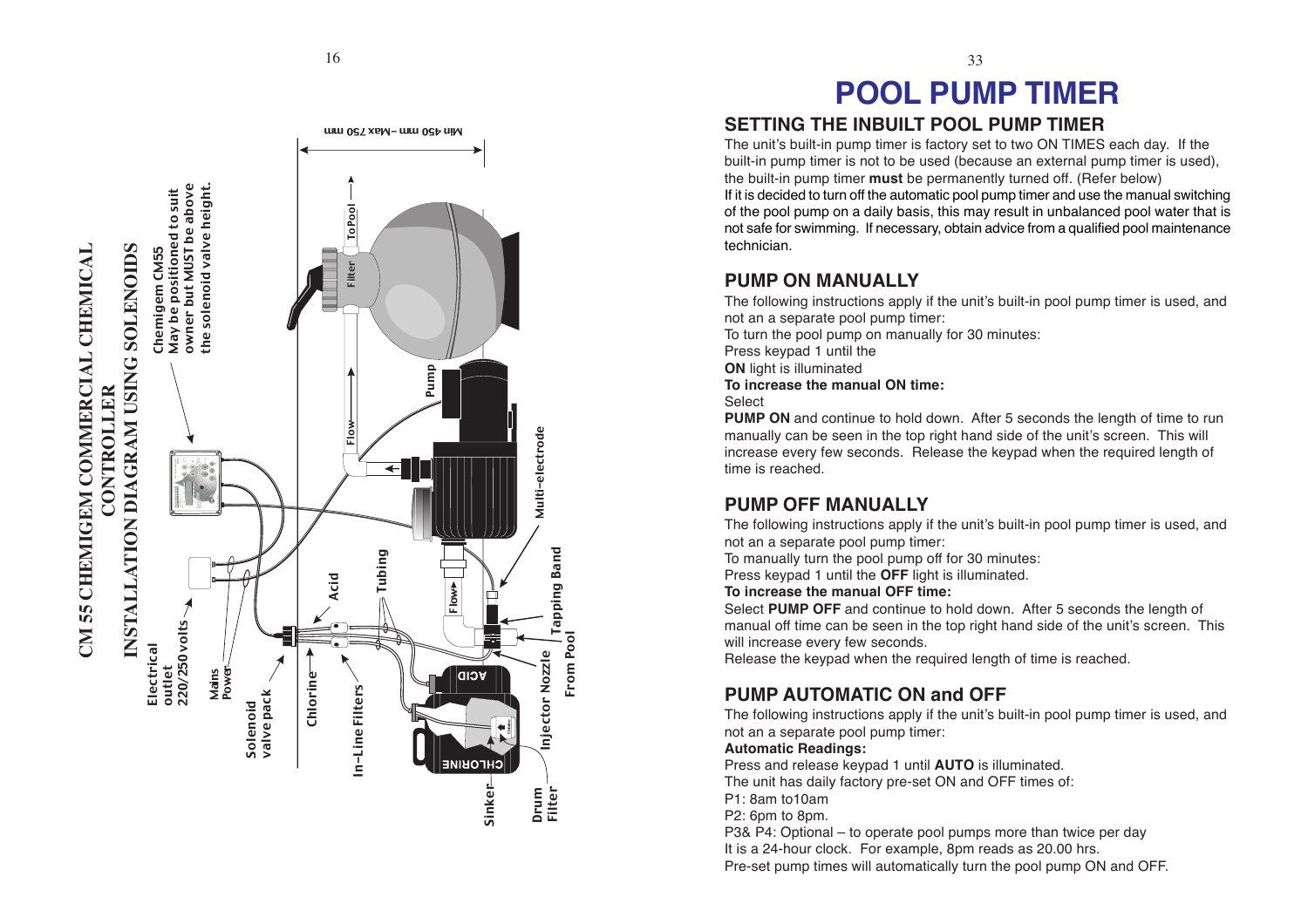#### **RE-CALIBRATING CHLORINE**

Recalibrating Chlorine(ORP)is **not needed** and it should not be done without the prior advice of Pool Controls.

#### **TO CHANGE THE CLOCK TIME**

Press **ENTER** Select **SETUP** using keypad B Press **ENTER** Enter the pin number if **ENABLED** Select **CLOCK** using keypad B Press **ENTER** Select **TIME** Press **ENTER** Select **MINUTES** using keypad B Press **ENTER** to increase the minutes Select **HOURS** using keypad B Press **ENTER** to increase the hours Select **OK** using keypad A Press **ENTER** to get back to the clock setup Press **ESCAPE** 3 times to get back to the main menu

#### **TO SET THE DATE**

Press **ENTER** Press **SETUP** using keypad B Press **ENTER** Enter the pin number if **ENABLED** Select **CLOCK** using keypad B Press **ENTER** Select **DATE** using keypad B Press **ENTER** to select the date Select **DAY** using keypads A or B Use the **ENTER** keypad to select MON, TUE etc. Select **MONTH** using keypad A or B Use the **ENTER** keypad to select the month Select **YEAR** using keypads A or B Use the **ENTER** keypad to select the year Press **ESCAPE** 4 times to get back to the main menu (If the required date, day, month or year are bypassed, keep pressing the keypad until the required data is shown)

#### **DRILLING TAPPING BAND HOLES**



#### **TAPPING BAND AND MULTI-ELECTRODE**

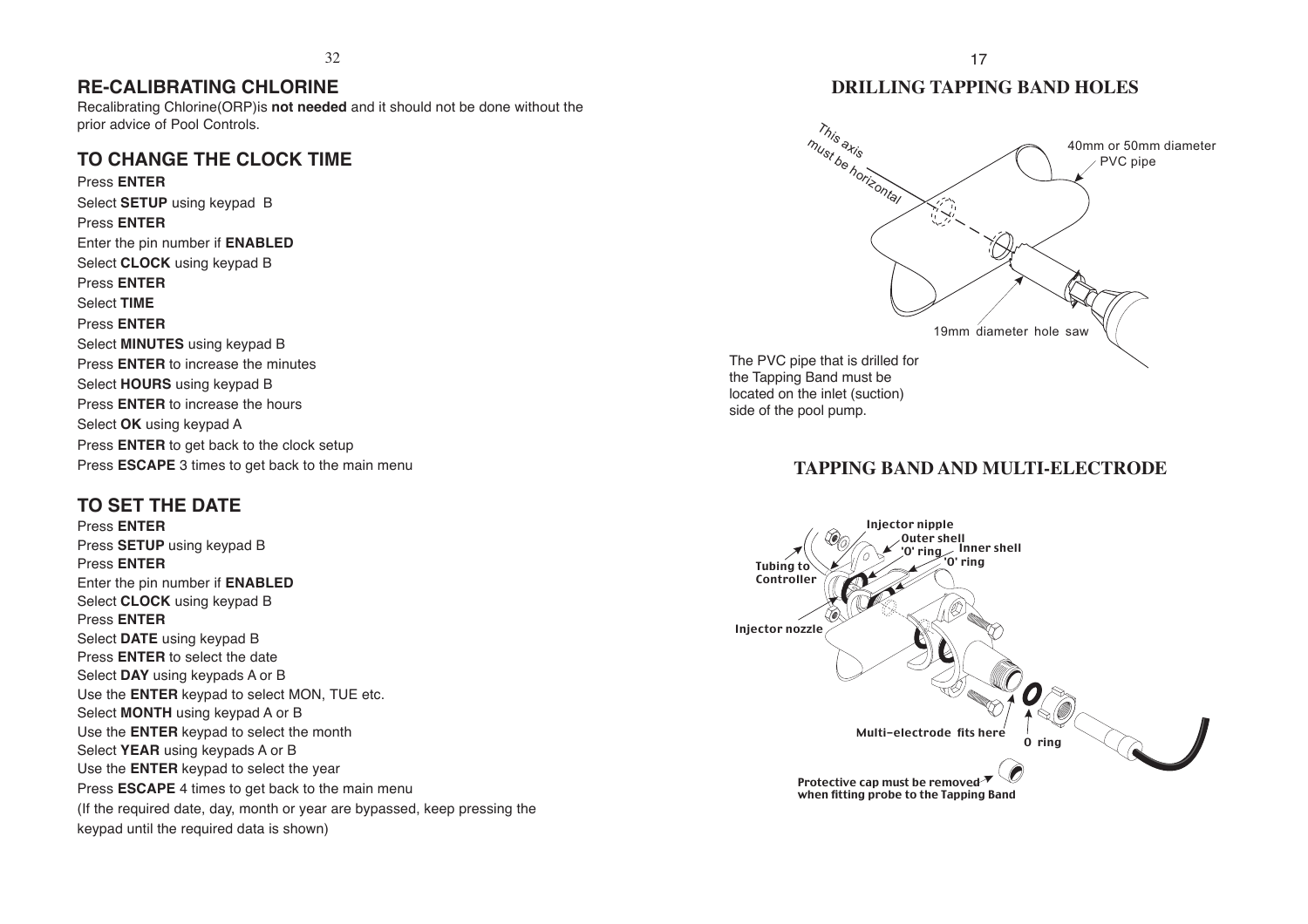#### **DRILL AND TAP INSTALLATION**

#### **PROBE INSTALLATION IN LARGE DIAMETER PIPE**



#### **CHEMICAL INJECTION POINT INSTALLATION IN LARGE DIAMETER PIPE**



#### **To Turn On the Chlorine**

Press and hold down keypads 9 and 0 at the same time for 3 seconds, after which time the unit will beep and resume displaying the set and actual values for the Chlorine (ORP) of the pool.

#### **To Turn Off the Pool Acid (pH)**

Press and hold down the keypads 7 and 8 at the same time for 3 seconds. While doing so the display will show

**"TO DISABLE pH HOLD FOR 3 SEC**" and at the end of the 3 seconds it will display **"pH OFF"**.

#### **To Turn On the Pool Acid (pH)**

Press and hold down keypads 7 and 8 at the same time for 3 seconds, after which time the unit will beep and resume displaying the set and actual values for the pH of the pool.

#### **MANUAL DOSING OVERRIDE**

If as a result of a pool water test it is determined that the Chlorine and/or pH are not within acceptable levels, the Chemigem can perform a manual dosing operation to rapidly add Chlorine and pool Acid.

Keypads "A" and "B" carry out this function. Normally it will only be necessary to have to dose one of the chemicals in this fashion but if for any reason both of these keypads are pressed at once, only the pH will operate.

As soon as the manual-feed keypad is pressed the main screen will appear blank for 2 seconds after which it will display which feed is taking place. Feeding will continue for about 20 seconds, while the keypad is pressed. When the display panel returns to normal, the dosing stops. Press again to repeat as many times as required. See pages 29&30 for more details.

#### **CALIBRATING THE UNIT**

Do not re-calibrate until identical pH readings have been obtained from at least three test kit results from around the pool, or from a Multi-electrode in a Buffer solution.

Press **ENTER** - Use arrow across to **SERVICE**

Press **ENTER** - Enter 4 digit pin number 8934. Use arrow across to **SYSTEM**

Press **ENTER** – Use arrow across to **GLOBAL**

Press **ENTER** – Use arrow across to **CALIBRATE**

Press **ENTER** – **Choose CHLORINE / pH or TEMP** by moving arrow across **If calibrating pH:**

Use arrow across to **pH**

Press **ENTER** – use arrow to go to **DECREASE or INCREASE** Press **ENTER** to change calibration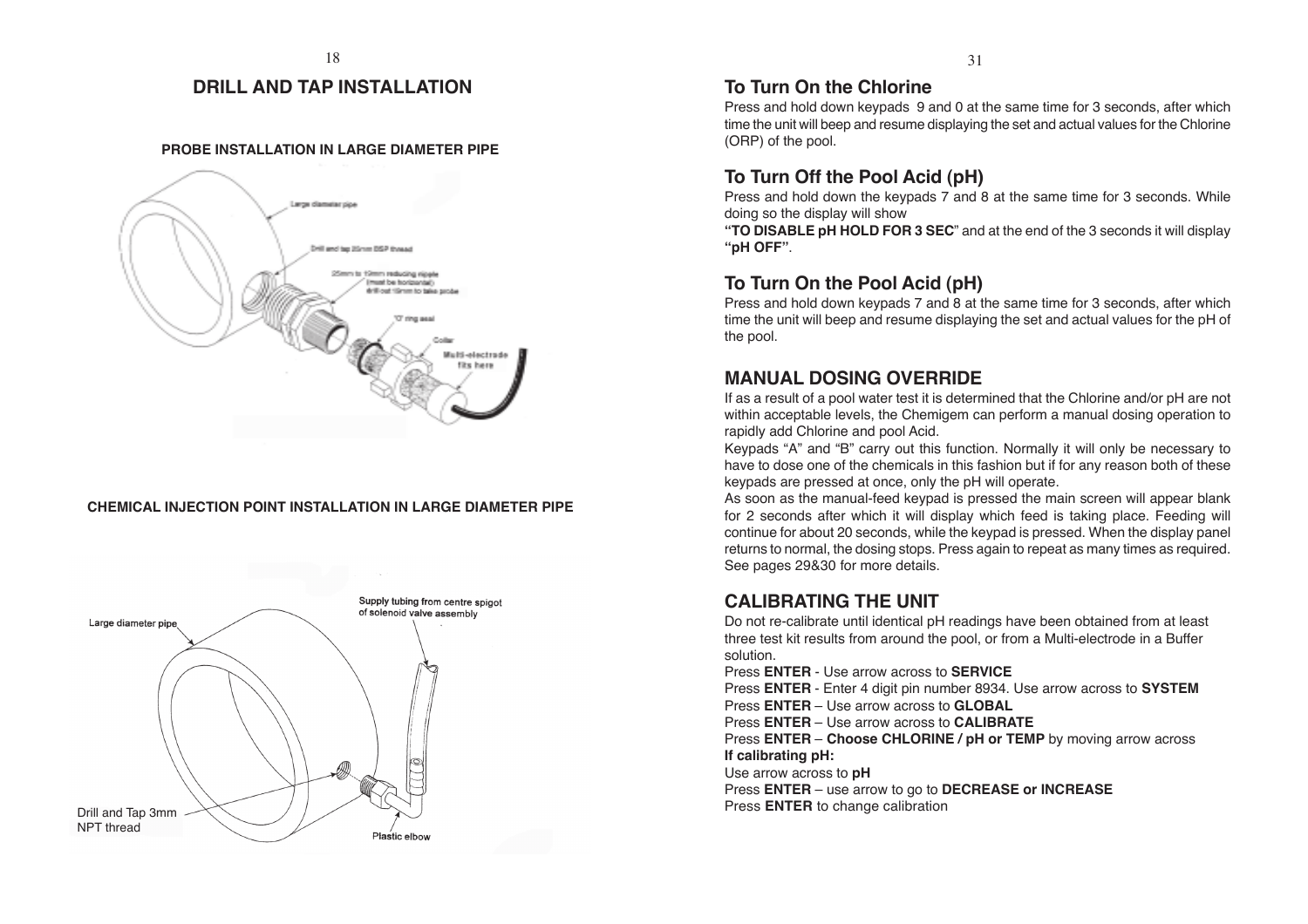### **KEYPAD "B": "POOL ACID MANUAL FEED"**

If as a result of a pool water test it is determined that the Pool Acid (pH) is not within acceptable levels, the Chemigem can perform a manual dosing operation to **lower** the level rapidly.

The unit is equipped with the facility to override its normal operation and to dose pool Acid manually.

Refer also to keypad "A" that manually feeds Chlorine.

Normally it will only be necessary to manually dose either Chlorine or pool Acid, however if for any reason keypads "A" and "B" are both pressed at once, only the pool Acid will operate.

As soon as the manual-feed keypad is pressed the main screen will appear blank for 2 seconds after which it will display which feed is taking place.

Feeding will continue for about 20 seconds, while the keypad is pressed.

### **EMPTYING SWIMMING POOL AND FREEZING CONDITIONS**

- If the pool water is emptied from the swimming pool, pool pump, pool filter and associated pool piping for any reason (such as when the pool is being serviced)
- • During periods of freezing conditions (below 32 degrees fahrenheit or zero degrees celsius)

**It is essential to remove the Multi-electrode and to cover the sensing end of the Multi-electrode with the white protective cap that is provided (Refer to page 13) and to temporarily seal the resultant exposed hole in the Tapping Band (to avoid water seepage or sand and dirt entering the pool piping).**

Failure to carry out these functions may damage the Multi-electrode and negate the Warranty.

Refer to page 13 for the re-installation of the Multi-electrode.

Contact the supplier of the Chemigem or a qualified pool maintenance technician if assistance is required for the removal and re-installation procedures.

### **TURNING ON AND OFF THE CHLORINE AND POOL ACID**

Do not turn off either the Chlorine or pool Acid supply without advice from a qualified pool maintenance technician or the supplier of the Chemigem.

Turning off the supply of either of the chemicals is not normally necessary and could lead to unbalanced pool water that may not be safe for swimming.

In the event that it is necessary to turn off (disable) the Chlorine or pH function, the Chemigem has an easy means of doing this:

### **To Turn Off the Chlorine**

Press and hold down keypads 9 and 0 at the same time for 3 seconds. While doing so the display will show **"TO DISABLE CHLORINE HOLD FOR 3 SEC"** and at the end of the 3 seconds it will display **"CHLORINE OFF".**

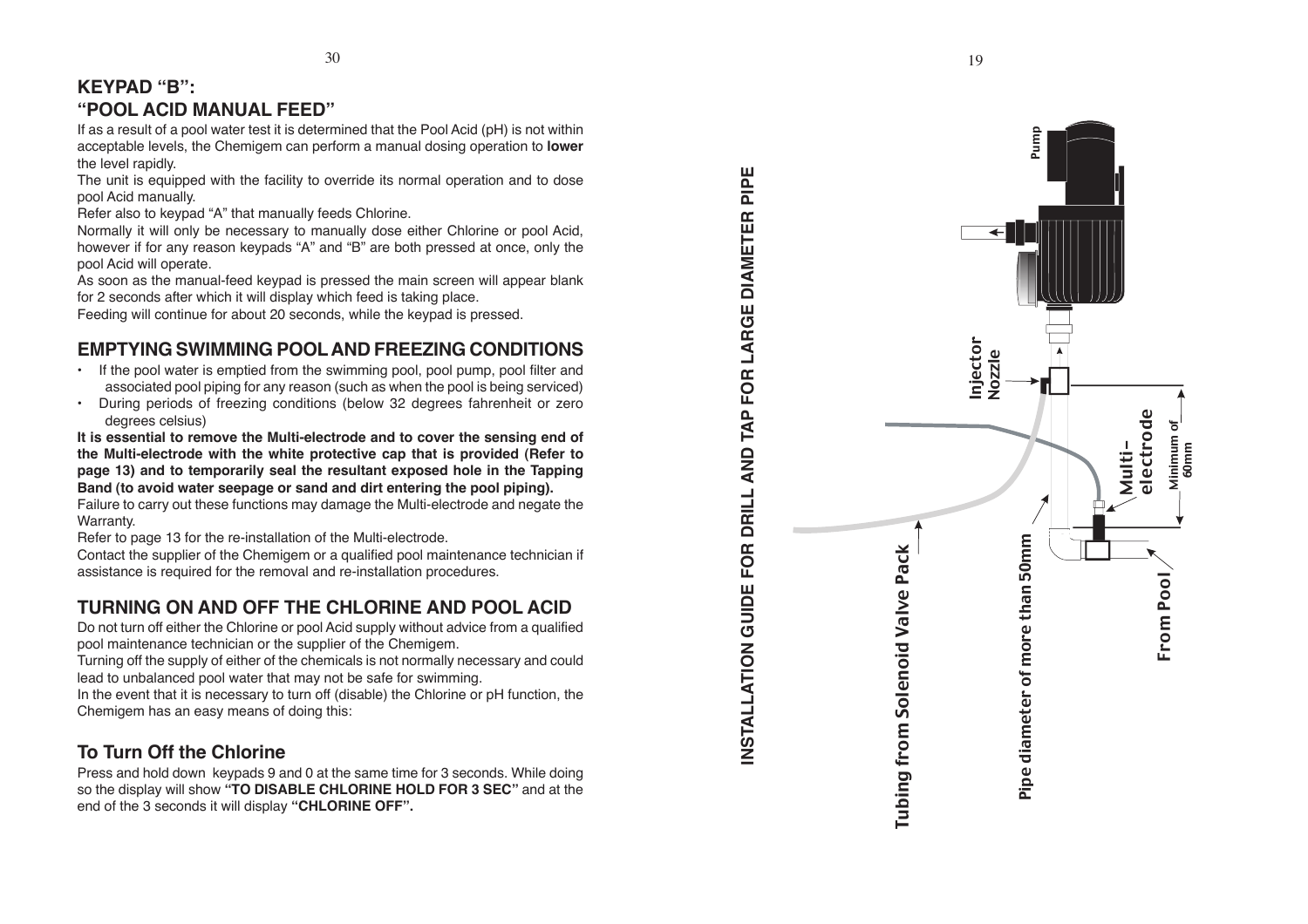#### **FITTING CHEMIGEM CHEMICAL CONTROLLER BELOW POOL WATER SURFACE LEVEL USING SOLENOIDS**



NRV = Non Return Valve

**If the pH level required is lowered using keypad 7 the unit will achieve the new level quickly by adding some pool Acid.**

**However if the pH level required is raised using keypad 8, the unit cannot make the changes rapidly.** (If Chlorine is added to the pool water during the next few weeks it will slowly raise the pH of the pool water)

These two keypads are also used together to turn the pH function on and off. To manually turn off the pH and to turn it on again, refer to page 31

#### **KEYPADS 9 and 0: "AUTOMATICALLY INCREASE AND DECREASE CHLORINE SET LEVELS"**

Keypads 9 and 0 are used to set the level of Chlorine required in the pool water. The keypads raise or lower the required level and the Chemigem will then acquire and hold the set level.

If the Chlorine level required is to be lowered, keypad 9 will lower the set level. It may take some days or even weeks before the Chlorine level drops to the required setting.

However if the Chlorine level is to be raised, press keypad 0. The unit will feed Chlorine every 3 minutes until the set level is reached.

To manually turn off the Chlorine and to turn it on again, refer to page 30

## **KEYPAD "A":**

#### **"CHLORINE MANUAL FEED"**

If as a result of a pool water test it is determined that the Chlorine is not within acceptable levels, the Chemigem can perform a manual dosing operation to bring the level up rapidly.

The unit is equipped with the facility to override its normal operation and to dose Chlorine manually. Keypad "A" performs this function.

Refer also to keypad "B" that manually feeds pool Acid (pH)

Normally it will only be necessary to manually dose either Chlorine or pH, however if for any reason keypads "A" and "B" are both pressed at once, only the pH will operate.

As soon as the manual-feed keypad is pressed the main screen will appear blank for 2 seconds after which it will display which feed is taking place.

Feeding will continue for about 20 seconds, while the keypad is pressed.

When the display panel returns to normal the dosing stops.

Press again to repeat as many times as required.

After manually dosing with Chlorine, monitor the setting for several hours afterwards to make sure that the recommended levels have been restored.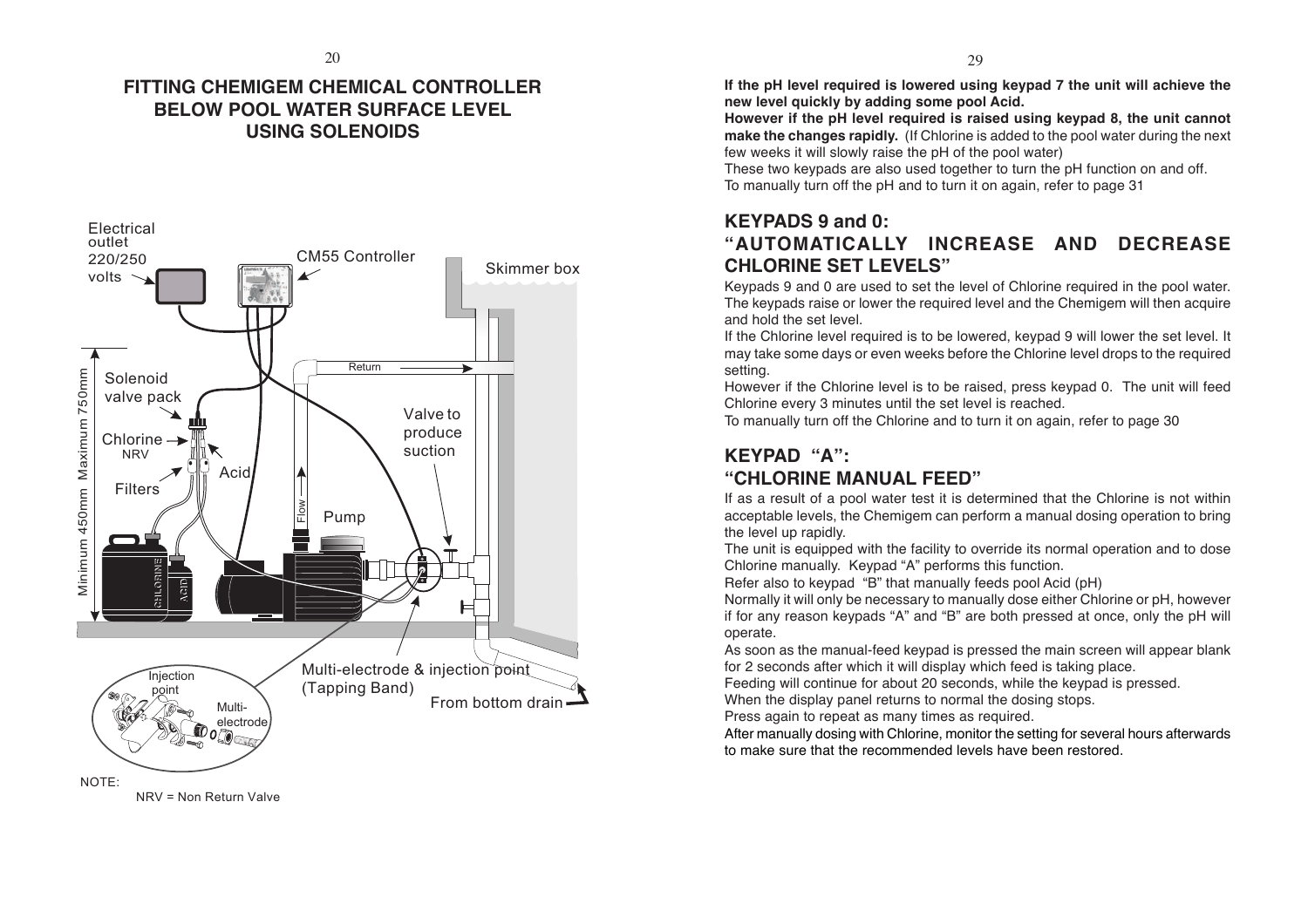#### **KEYPADS 2 and 3: "AUXILIARY"**

To set **ON** and **OFF** times for Auxiliary equipment repeat the steps described for **PUMP** control and timer settings, selecting **AUX** Examples of Auxiliaries are:

- •Pool Light
- •Garden lights
- •Security lights
- •Small fountain pump
- •Chemical dosing pumps

#### **KEYPAD 4: "ESCAPE" AND "ALARM MUTE"**

The keypad has three functions: -

• When the setup of the Chemigem is completed or required changes made, pressing the **ESC** keypad will return to normal display.

• When alarms are sounding it can be pressed to mute the warning tone. The warning tone will be restored when the unit next switches on. The flashing red light remains on until the pool chemistry returns to the preset levels.

### **KEYPAD 5:**

#### **"HELP"**

This keypad gives a reminder to check the pool water with a quality test kit.

#### **KEYPAD 6: "ENTER"**

The main feature of the keypad is to obtain the menu items and to select those that are made to flash.

- •Pressing this keypad brings the **"MAIN MENU"** items on to the screen
- •It will select any word that is flashing on the screen. To change the word that is flashing, use keypads A or B, then press keypad No. 6 again to select it.

It also advances the digits when setting the clock and timer

When adjusting times in the **"CLOCK"** or **"TIMER"** functions, each press of the **ENTER** keypad advances the number which is flashing, by one digit. (Refer to pages 32& 33)

#### **KEYPADS 7 and 8: "AUTOMATICALLY INCREASE AND DECREASE POOL ACID SET LEVELS"**

Keypads 7 and 8 are used to set the level of pH required in the pool water. The keypads raise or lower the required level and the unit will then acquire and hold the set level.



**FITTING CHEMIGEM CHEMICAL CONTROLLER TO A HEATED POOL**

FITTING CHEMIGEM CHEMICAL CONTROLLER TO A HEATED POOL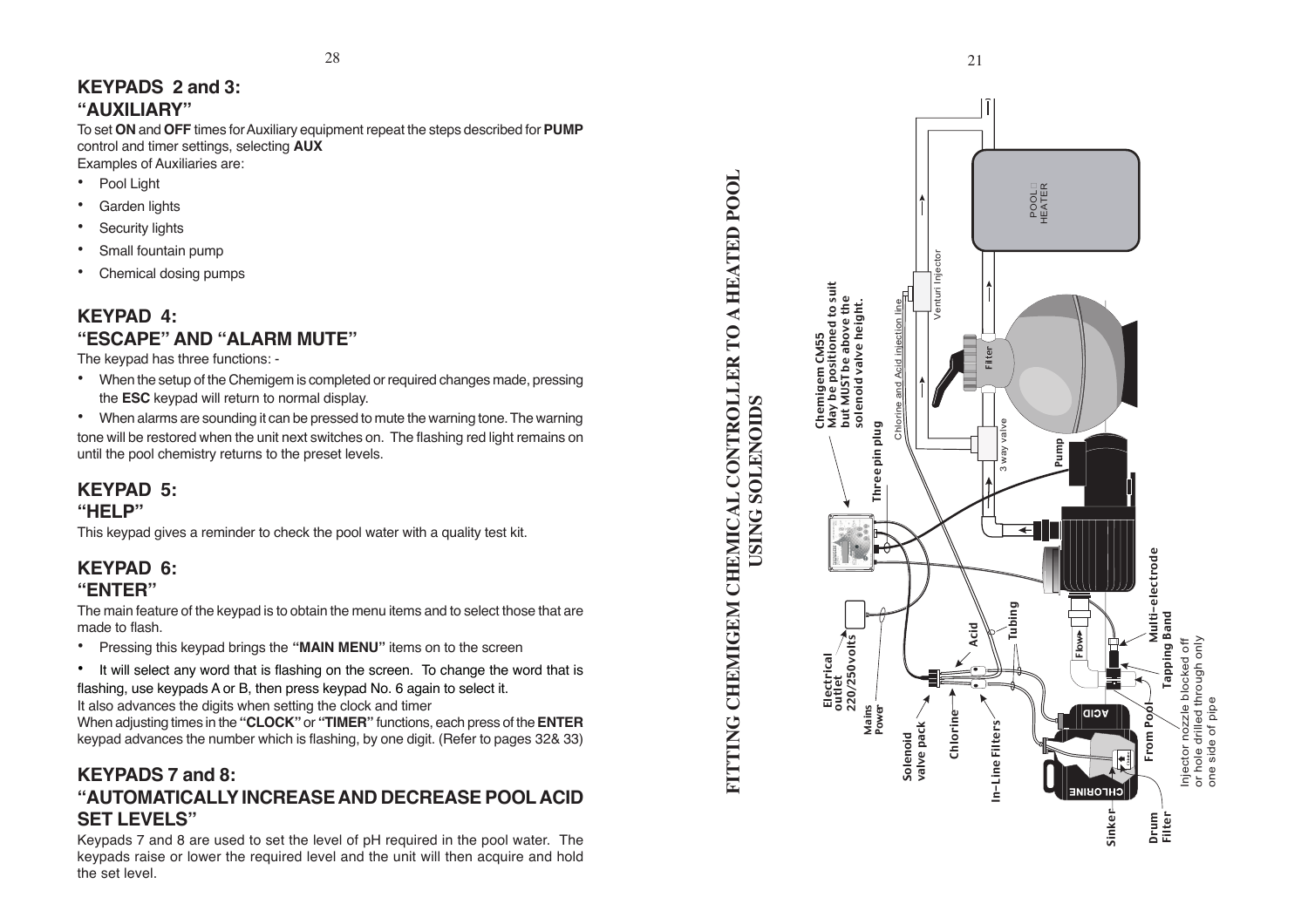### **Fitting Multiple Sets of Solenoid Valves to Commercial System**



# **KEYPADS**

#### **KEYPAD 1: "PUMP"**

•

When the power has been switched on the screen will light up, however the pool pump will not operate unless the time is within a PUMP-ON period.

This keypad controls the operation of the pool pump and the controlling function of the unit. It has three positions and scrolls through them with each press on the keypad.

•The first press will move the pump status from

**"AUTO"** to **"ON"** and the pool pump will then run for 30 minutes. The screen will show a message to confirm this

- Pressing the keypad again will move the pump status to **"OFF"** and the screen will confirm this
- • With a third press the pump status will return to **"AUTO"** and the timer will then switch the pump on and off according to the times set

Dosing of chemicals will only commence after a few minutes to allow for adequate mixing and accurate monitoring. Similarly the safety warning sounds and alarm signals will not operate for the first 4 minutes.

Every 3 minutes Chlorine will feed for 8 seconds and then pool Acid will feed separately for 7 seconds, until the required chemical levels are reached - depending on how the unit has been programmed.

Depending upon how the unit has been programmed, the standard procedure is that the first time that the unit operates it will take approximately 120 minutes to fully adjust to the required levels of Chlorine and pH. Thereafter it will normally restore the required levels in approximately 30 minutes.

**Ensure that the pool pump is running for a sufficient period to carry out these adjustments.**

Should a manual "**ON-TIME**" longer than 30 minutes be required, proceed as follows:

• Press **"PUMP"** keypad 1 a few times until the screen message states that the pump is operating under **"AUTOMATIC TIMER"**

•Press once more and hold down continuously keypad 1 until the required

**"ON-TIME"** in hours is displayed on the screen

The unit will then operate for that number of hours and when all manually set times have expired the unit will automatically return to **"AUTOMATIC TIMER"** to switch on and off the pool pump.

If the Chemigem inbuilt pool pump timer is disabled by the pool operator, the unit will lose the ability to turn the pool pump on manually with the "**PUMP"** keypad. To turn the pool pump on or off manually when the timer has been disabled, use the mains power switch.

To reinstate the inbuilt timer, set **"Automatic Pump Times"** (Refer to page 34)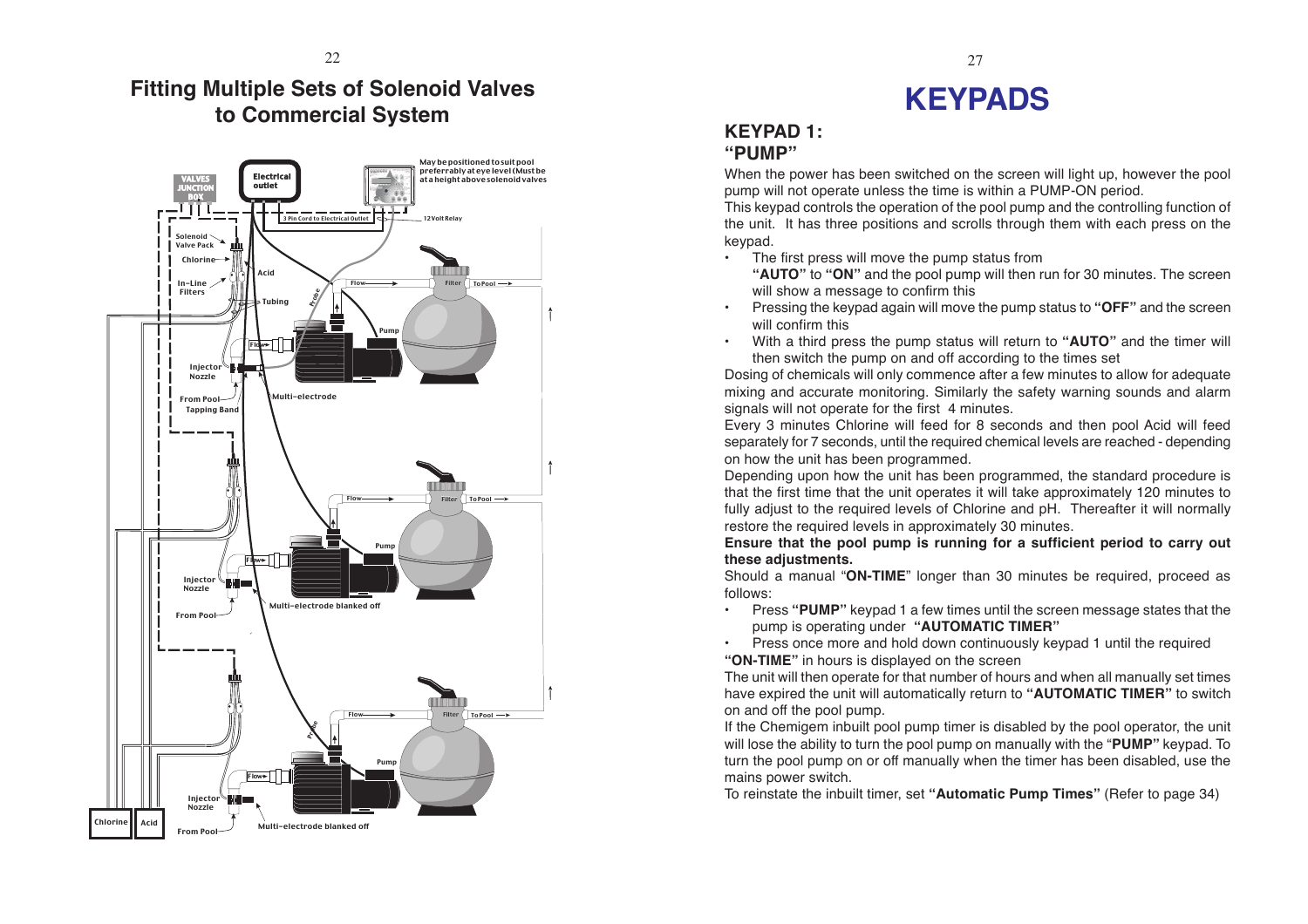levels of Chlorine and pH. Thereafter it will normally restore the required levels in approximately 30 minutes.

**Ensure that the pool pump is running for a sufficient period to carry out these adjustments.**

If the actual chemical levels being achieved by the unit are not closely matching the **"SET"** levels, make minor adjustments (either up or down as the circumstances warrant) to the **"SET"** levels and re-test after 24 hours.

Additions by the unit are made in minutes, but removing excess chemicals may be difficult and require weeks.

Do not go outside the ranges given on page 37 and pay attention to any specific requirements given by the pool builder.

Always take samples at a point near the skimmer box, for this is where the water is completely mixed giving the most accurate readings, **never** near the pool returns (eyeballs) where the water may have been freshly dosed by the unit.

Always follow the specific requirements of the pool builder when setting the chemical levels for the pool.

### **REGULAR CHECKS ON THE QUALITY OF POOL WATER**

As a precautionary measure to ensure that the desired pool water chemical levels are being maintained and that the Chemigem is functioning correctly, regularly check the pool water quality with a good quality test kit.

If the pool is heavily used (such as in hot weather) it must be checked more frequently. As a general guide it is recommended that the check should be made at least twice weekly in the swimming season and once each two weeks in the non-swimming period. Seek guidance from your local authority or qualified pool maintenance technician.

### **REGULAR CHECKS OF THE TUBING**

Regularly check the tubing to ensure that it has not become brittle. **If the tubing becomes brittle, it must be replaced immediately.**

### **ELECTRONIC CLOCK**

The Chemigem has an in-built electronic clock with a battery back up (which should last for several years) that controls the automatic switching on and off of the pool pump. (Refer to page 32)

### **DOSING OF CHEMICALS**

Dosing of chemicals will commence a few minutes after the pool pump has been switched on to allow for adequate mixing and accurate sensing. Similarly the safety warning sounds and alarm signals will not operate for the first 4 minutes. (Refer to page 27)

### **TO AVOID THE RISK OF ELECTRIC SHOCK**

#### Replace damaged cord immediately

Do not use extension cord to connect unit to electric supply. Provide a properly located outlet.

# $26$  23 **OPERATION**

#### **INTRODUCTION**

The Chemigem Commercial Chemical Controller is designed for use with all types of pools and to measure and automatically assist the Chlorine and pH levels in the pool water.

Once levels are finally set or adjusted, the unit should be left alone.

The unit has been factory-set to achieve 650 millivolts Chlorine (ORP) and 7.7pH as the preferred levels for Chlorine and pH respectively.

It has been found that if ORP is maintained at 650 millivolts, the kill time of E-coli type bacteria is about one second.

If the ORP is lowered to 550 millivolts, the same organisms could take up to 2 hours to be eliminated.

If the unit is used with these factory-set points as the selected levels, it should obtain approximately 2-4 ppm Chlorine and 7.7 pH, providing the stabiliser level is at 50 ppm. If the stabiliser level is 30 ppm or less, the Chlorine will be around 1 ppm.

**It is imperative that the unit only operates at the same time as the pool pump. If the unit is left switched on when the water is not circulating, concentrated chemicals may flow into the pool pipes where they can mix and produce poisonous Chlorine gas and also water can flow back into the chemical drums causing them to overflow.**

### **READING THE DISPLAY PANEL**

| 600 | $\epsilon$ | <b>SET</b> | 650 | <b>CHLORINE(ORP)</b> |
|-----|------------|------------|-----|----------------------|
| 7.2 |            | <b>SET</b> | 7.7 | рH                   |

#### **What do the Chlorine and pH Numbers Represent?**

- • The Chlorine (ORP) number is the activity of the chlorine (see explanation of ORP below and measures in millivolts. (Refer to page39)
- • The pH number is the measure of acid / alkalinity and is displayed in units of the pH scale. (Refer to page 38)

#### **What IS ORP?**

The Chemigem is designed to measure and automatically adjust Chlorine (ORP) and pH levels in the pool water. (Refer above). As an explanation of what ORP is, the following is provided:

For the past 20 years operators in many parts of the world have used Oxidation-Reduction-Potential (ORP or REDOX) values as a measure of Chlorine activity in water. ORP is a measure of the oxidizing properties of the Chlorine in the water and is easily monitored by the Chemigem Multi-electrode.